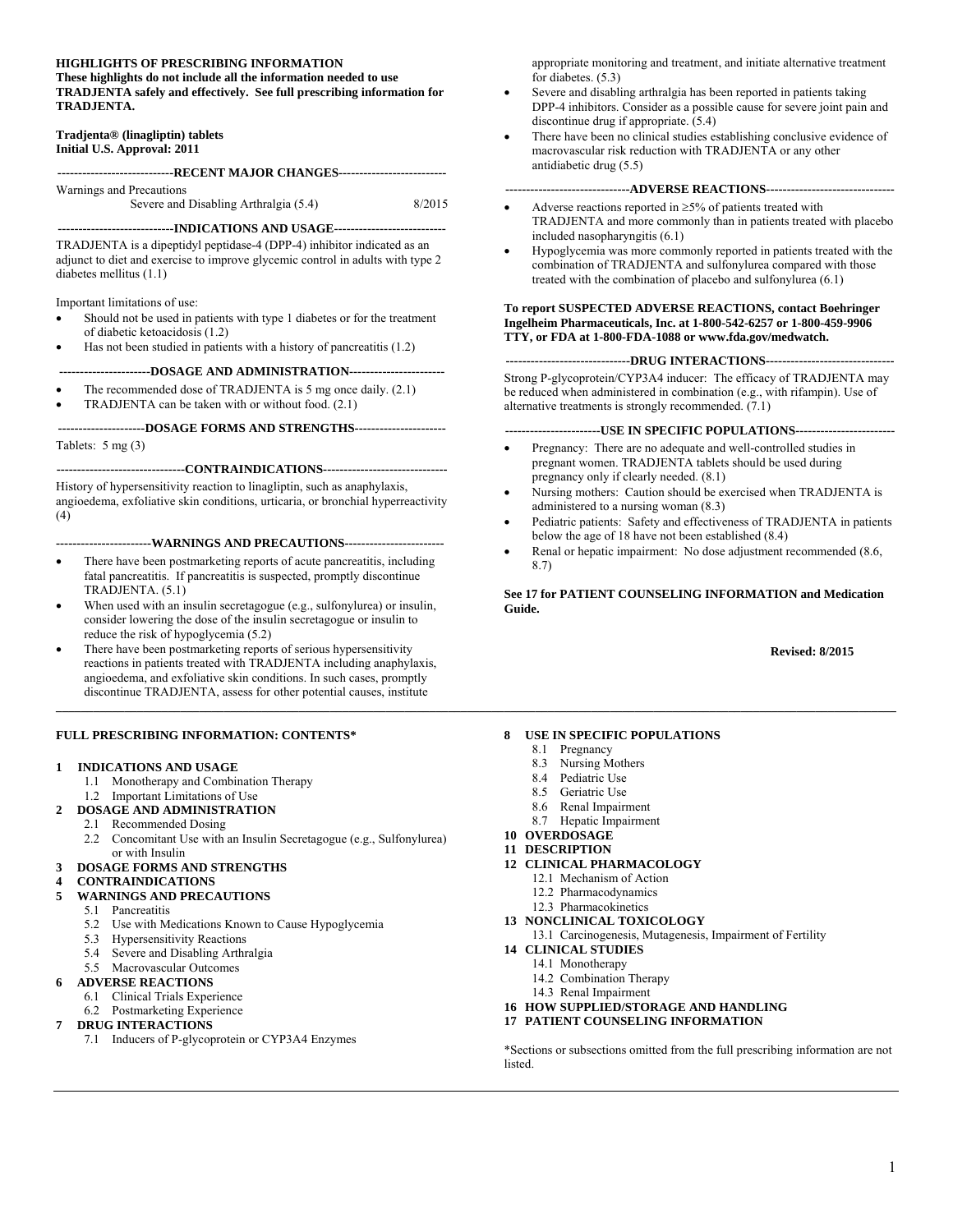## **FULL PRESCRIBING INFORMATION**

## **1 INDICATIONS AND USAGE**

## **1.1 Monotherapy and Combination Therapy**

TRADJENTA tablets are indicated as an adjunct to diet and exercise to improve glycemic control in adults with type 2 diabetes mellitus *[see Clinical Studies (14.1)].*

## **1.2 Important Limitations of Use**

TRADJENTA should not be used in patients with type 1 diabetes or for the treatment of diabetic ketoacidosis, as it would not be effective in these settings.

TRADJENTA has not been studied in patients with a history of pancreatitis. It is unknown whether patients with a history of pancreatitis are at an increased risk for the development of pancreatitis while using TRADJENTA *[see Warnings and Precautions (5.1)].*

## **2 DOSAGE AND ADMINISTRATION**

## **2.1 Recommended Dosing**

The recommended dose of TRADJENTA is 5 mg once daily.

TRADJENTA tablets can be taken with or without food.

## **2.2 Concomitant Use with an Insulin Secretagogue (e.g., Sulfonylurea) or with Insulin**

When TRADJENTA is used in combination with an insulin secretagogue (e.g., sulfonylurea) or with insulin, a lower dose of the insulin secretagogue or insulin may be required to reduce the risk of hypoglycemia *[see Warnings and Precautions (5.2)]*.

## **3 DOSAGE FORMS AND STRENGTHS**

TRADJENTA (linagliptin) 5 mg tablets are light red, round, biconvex, bevel-edged, film-coated tablets with "D5" debossed on one side and the Boehringer Ingelheim logo debossed on the other side.

## **4 CONTRAINDICATIONS**

TRADJENTA is contraindicated in patients with a history of a hypersensitivity reaction to linagliptin, such as anaphylaxis, angioedema, exfoliative skin conditions, urticaria, or bronchial hyperreactivity *[see Warnings and Precautions (5.3) and Adverse Reactions (6.1)].*

## **5 WARNINGS AND PRECAUTIONS**

## **5.1 Pancreatitis**

There have been postmarketing reports of acute pancreatitis, including fatal pancreatitis, in patients taking TRADJENTA. Take careful notice of potential signs and symptoms of pancreatitis. If pancreatitis is suspected, promptly discontinue TRADJENTA and initiate appropriate management. It is unknown whether patients with a history of pancreatitis are at increased risk for the development of pancreatitis while using TRADJENTA.

## **5.2 Use with Medications Known to Cause Hypoglycemia**

Insulin secretagogues and insulin are known to cause hypoglycemia. The use of TRADJENTA in combination with an insulin secretagogue (e.g., sulfonylurea) was associated with a higher rate of hypoglycemia compared with placebo in a clinical trial *[see Adverse Reactions (6.1)]*. The use of TRADJENTA in combination with insulin in subjects with severe renal impairment was associated with a higher rate of hypoglycemia *[see Adverse Reactions (6.1)]*. Therefore, a lower dose of the insulin secretagogue or insulin may be required to reduce the risk of hypoglycemia when used in combination with TRADJENTA.

## **5.3 Hypersensitivity Reactions**

There have been postmarketing reports of serious hypersensitivity reactions in patients treated with TRADJENTA. These reactions include anaphylaxis, angioedema, and exfoliative skin conditions. Onset of these reactions occurred within the first 3 months after initiation of treatment with TRADJENTA, with some reports occurring after the first dose. If a serious hypersensitivity reaction is suspected, discontinue TRADJENTA, assess for other potential causes for the event, and institute alternative treatment for diabetes.

Angioedema has also been reported with other dipeptidyl peptidase-4 (DPP-4) inhibitors. Use caution in a patient with a history of angioedema to another DPP-4 inhibitor because it is unknown whether such patients will be predisposed to angioedema with TRADJENTA.

## **5.4 Severe and Disabling Arthralgia**

There have been postmarketing reports of severe and disabling arthralgia in patients taking DPP-4 inhibitors. The time to onset of symptoms following initiation of drug therapy varied from one day to years. Patients experienced relief of symptoms upon discontinuation of the medication. A subset of patients experienced a recurrence of symptoms when restarting the same drug or a different DPP-4 inhibitor. Consider DPP-4 inhibitors as a possible cause for severe joint pain and discontinue drug if appropriate.

## **5.5 Macrovascular Outcomes**

There have been no clinical studies establishing conclusive evidence of macrovascular risk reduction with TRADJENTA tablets or any other antidiabetic drug.

## **6 ADVERSE REACTIONS**

## **6.1 Clinical Trials Experience**

Because clinical trials are conducted under widely varying conditions, adverse reaction rates observed in the clinical trials of a drug cannot be directly compared to rates in the clinical trials of another drug and may not reflect the rates observed in practice.

The safety evaluation of TRADJENTA 5 mg once daily in patients with type 2 diabetes is based on 14 placebo-controlled trials, 1 active-controlled study, and one study in patients with severe renal impairment. In the 14 placebo-controlled studies, a total of 3625 patients were randomized and treated with TRADJENTA 5 mg daily and 2176 with placebo. The mean exposure in patients treated with TRADJENTA across studies was 29.6 weeks. The maximum follow-up was 78 weeks.

TRADJENTA 5 mg once daily was studied as monotherapy in three placebo-controlled trials of 18 and 24 weeks' duration and in five additional placebo-controlled studies lasting ≤18 weeks. The use of TRADJENTA in combination with other antihyperglycemic agents was studied in six placebo-controlled trials: two with metformin (12 and 24 weeks' treatment duration); one with a sulfonylurea (18 weeks' treatment duration); one with metformin and sulfonylurea (24 weeks' treatment duration); one with pioglitazone (24 weeks' treatment duration); and one with insulin (primary endpoint at 24 weeks).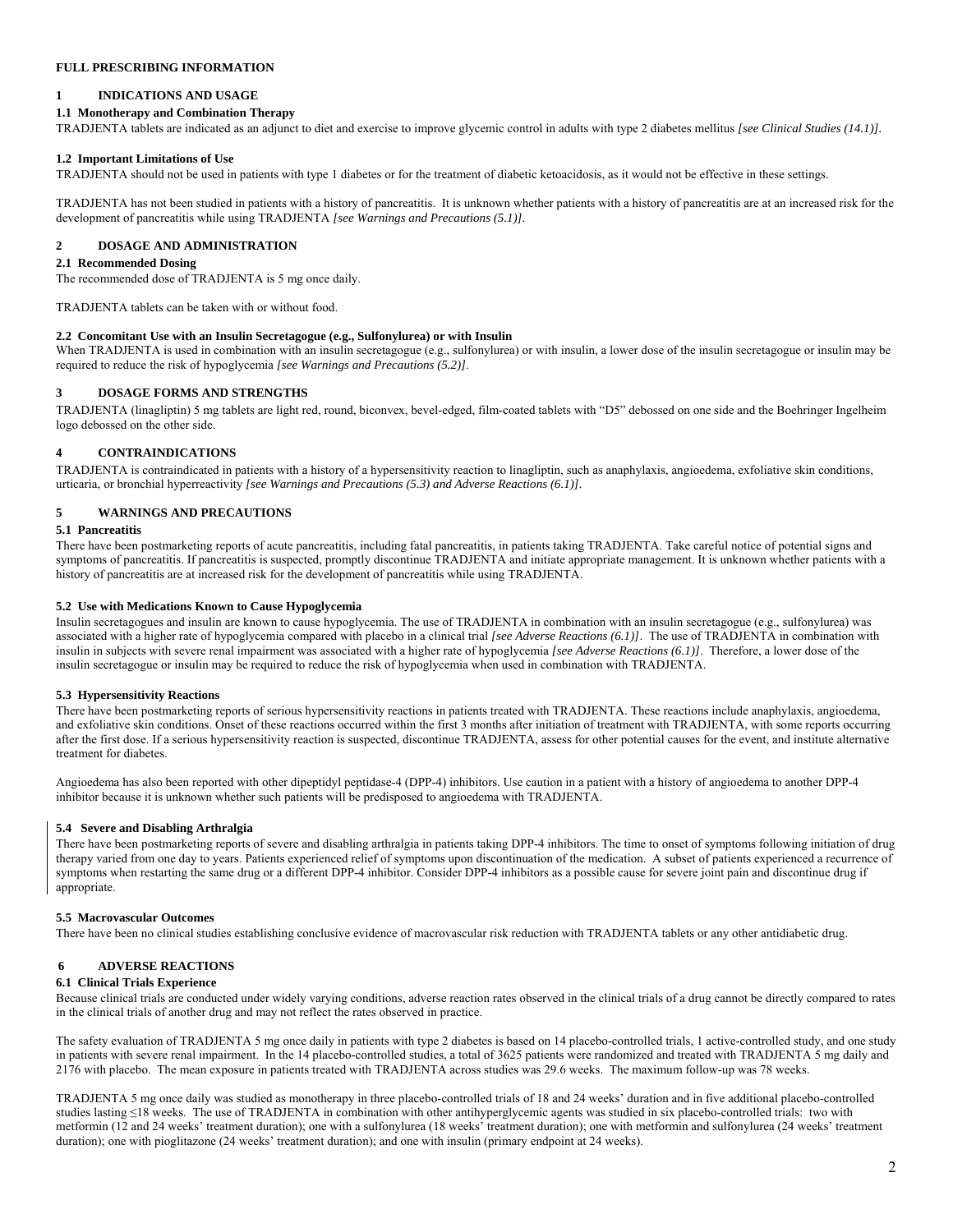In a pooled dataset of 14 placebo-controlled clinical trials, adverse reactions that occurred in  $\geq 2\%$  of patients receiving TRADJENTA (n = 3625) and more commonly than in patients given placebo (n = 2176), are shown in Table 1. The overall incidence of adverse events with TRADJENTA were similar to placebo.

**Table 1 Adverse Reactions Reported in 2% of Patients Treated with TRADJENTA and Greater than Placebo in Placebo-Controlled Clinical Studies of TRADJENTA Monotherapy or Combination Therapy** 

|                 | Number (%) of Patients              |                       |  |
|-----------------|-------------------------------------|-----------------------|--|
|                 | <b>TRADJENTA 5 mg</b><br>$n = 3625$ | Placebo<br>$n = 2176$ |  |
| Nasopharyngitis | 254(7.0)                            | 132(6.1)              |  |
| Diarrhea        | 119(3.3)                            | 65(3.0)               |  |
| Cough           | 76(2.1)                             | 30(1.4)               |  |

Rates for other adverse reactions for TRADJENTA 5 mg vs placebo when TRADJENTA was used in combination with specific anti-diabetic agents were: urinary tract infection (3.1% vs 0%) and hypertriglyceridemia (2.4% vs 0%) when TRADJENTA was used as add-on to sulfonylurea; hyperlipidemia (2.7% vs 0.8%) and weight increased (2.3% vs 0.8%) when TRADJENTA was used as add-on to pioglitazone; and constipation (2.1% vs 1%) when TRADJENTA was used as add-on to basal insulin therapy.

Following 104 weeks' treatment in a controlled study comparing TRADJENTA with glimepiride in which all patients were also receiving metformin, adverse reactions reported in ≥5% of patients treated with TRADJENTA (n = 776) and more frequently than in patients treated with a sulfonylurea (n = 775) were back pain (9.1% vs 8.4%), arthralgia (8.1% vs 6.1%), upper respiratory tract infection (8.0% vs 7.6%), headache (6.4% vs 5.2%), cough (6.1% vs 4.9%), and pain in extremity (5.3% vs 3.9%).

Other adverse reactions reported in clinical studies with treatment of TRADJENTA were hypersensitivity (e.g., urticaria, angioedema, localized skin exfoliation, or bronchial hyperreactivity), and myalgia. In the clinical trial program, pancreatitis was reported in 15.2 cases per 10,000 patient year exposure while being treated with TRADJENTA compared with 3.7 cases per 10,000 patient year exposure while being treated with comparator (placebo and active comparator, sulfonylurea). Three additional cases of pancreatitis were reported following the last administered dose of linagliptin.

## *Hypoglycemia*

In the placebo-controlled studies, 199 (6.6%) of the total 2994 patients treated with TRADJENTA 5 mg reported hypoglycemia compared to 56 patients (3.6%) of 1546 placebo-treated patients. The incidence of hypoglycemia was similar to placebo when TRADJENTA was administered as monotherapy or in combination with metformin, or with pioglitazone. When TRADJENTA was administered in combination with metformin and a sulfonylurea, 181 of 792 (22.9%) patients reported hypoglycemia compared with 39 of 263 (14.8%) patients administered placebo in combination with metformin and a sulfonylurea. Adverse reactions of hypoglycemia were based on all reports of hypoglycemia. A concurrent glucose measurement was not required or was normal in some patients. Therefore, it is not possible to conclusively determine that all these reports reflect true hypoglycemia.

In the study of patients receiving TRADJENTA as add-on therapy to a stable dose of insulin for up to 52 weeks (n=1261), no significant difference in the incidence of investigator reported hypoglycemia, defined as all symptomatic or asymptomatic episodes with a self-measured blood glucose ≤70 mg/dL, was noted between the TRADJENTA- (31.4%) and placebo- (32.9%) treated groups. During the same time period, severe hypoglycemic events, defined as requiring the assistance of another person to actively administer carbohydrate, glucagon or other resuscitative actions, were reported in  $11$  (1.7%) of TRADJENTA treated patients and 7 (1.1%) of placebo treated patients. Events that were considered life-threatening or required hospitalization were reported in 3 (0.5%) patients on TRADJENTA and 1 (0.2%) on placebo.

## *Use in Renal Impairment*

TRADJENTA was compared to placebo as add-on to pre-existing antidiabetic therapy over 52 weeks in 133 patients with severe renal impairment (estimated GFR <30 mL/min). For the initial 12 weeks of the study, background antidiabetic therapy was kept stable and included insulin, sulfonylurea, glinides, and pioglitazone. For the remainder of the trial, dose adjustments in antidiabetic background therapy were allowed.

In general, the incidence of adverse events including severe hypoglycemia was similar to those reported in other TRADJENTA trials. The observed incidence of hypoglycemia was higher (TRADJENTA, 63% compared to placebo, 49%) due to an increase in asymptomatic hypoglycemic events especially during the first 12 weeks when background glycemic therapies were kept stable. Ten TRADJENTA-treated patients (15%) and 11 placebo-treated patients (17%) reported at least one episode of confirmed symptomatic hypoglycemia (accompanying finger stick glucose ≤54 mg/dL). During the same time period, severe hypoglycemic events, defined as an event requiring the assistance of another person to actively administer carbohydrate, glucagon or other resuscitative actions, were reported in 3 (4.4%) TRADJENTA-treated patients and 3 (4.6%) placebo-treated patients. Events that were considered life-threatening or required hospitalization were reported in 2 (2.9%) patients on TRADJENTA and 1 (1.5%) patient on placebo.

Renal function as measured by mean eGFR and creatinine clearance did not change over 52 weeks' treatment compared to placebo.

## *Laboratory Tests*

Changes in laboratory findings were similar in patients treated with TRADJENTA 5 mg compared to patients treated with placebo. Changes in laboratory values that occurred more frequently in the TRADJENTA group and  $\geq 1\%$  more than in the placebo group were increases in uric acid (1.3% in the placebo group, 2.7% in the TRADJENTA group).

No clinically meaningful changes in vital signs were observed in patients treated with TRADJENTA.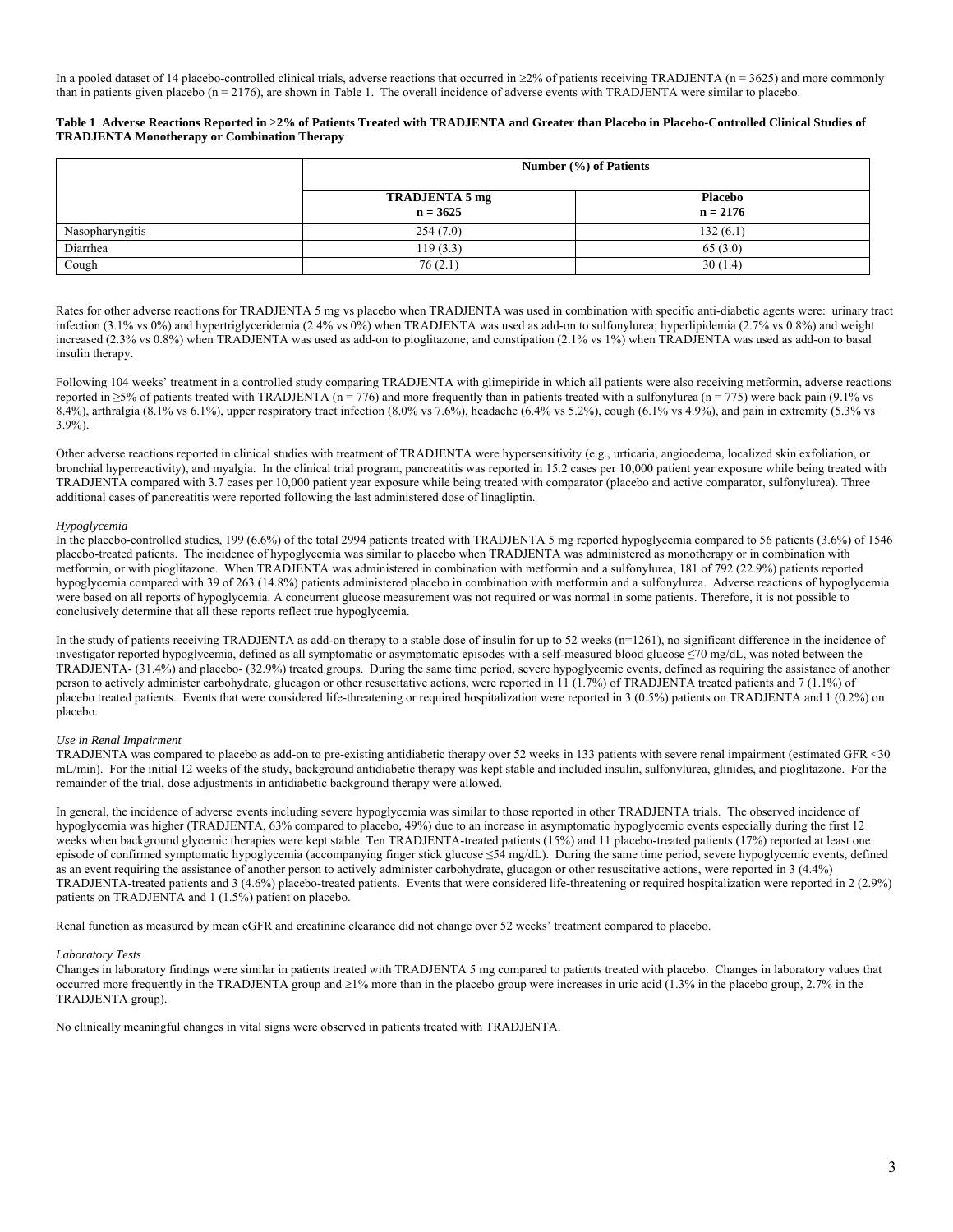## **6.2 Postmarketing Experience**

Additional adverse reactions have been identified during postapproval use of TRADJENTA. Because these reactions are reported voluntarily from a population of uncertain size, it is generally not possible to reliably estimate their frequency or establish a causal relationship to drug exposure.

- Acute pancreatitis, including fatal pancreatitis *[see Indications and Usage (1.2) and Warnings and Precautions (5.1)]*
- Hypersensitivity reactions including anaphylaxis, angioedema, and exfoliative skin conditions *[see Warnings and Precautions (5.3)]*
- Severe and disabling arthralgia *[see Warnings and Precautions (5.4)]*
- Rash
- Mouth ulceration, stomatitis

## **7 DRUG INTERACTIONS**

## **7.1 Inducers of P-glycoprotein or CYP3A4 Enzymes**

Rifampin decreased linagliptin exposure, suggesting that the efficacy of TRADJENTA may be reduced when administered in combination with a strong P-gp or CYP3A4 inducer. Therefore, use of alternative treatments is strongly recommended when linagliptin is to be administered with a strong P-gp or CYP3A4 inducer *[see Clinical Pharmacology (12.3)]*.

## **8 USE IN SPECIFIC POPULATIONS**

#### **8.1 Pregnancy**

## *Pregnancy Category B*

Reproduction studies have been performed in rats and rabbits. There are, however, no adequate and well-controlled studies in pregnant women. Because animal reproduction studies are not always predictive of human response, this drug should be used during pregnancy only if clearly needed.

Linagliptin administered during the period of organogenesis was not teratogenic at doses up to 30 mg/kg in the rat and 150 mg/kg in the rabbit, or approximately 49 and 1943 times the clinical dose based on AUC exposure. Doses of linagliptin causing maternal toxicity in the rat and the rabbit also caused developmental delays in skeletal ossification and slightly increased embryofetal loss in the rat (1000 times the clinical dose) and increased fetal resorptions and visceral and skeletal variations in the rabbit (1943 times the clinical dose).

Linagliptin administered to female rats from gestation day 6 to lactation day 21 resulted in decreased body weight and delays in physical and behavioral development in male and female offspring at maternally toxic doses (exposures >1000 times the clinical dose). No functional, behavioral, or reproductive toxicity was observed in offspring of rats exposed to 49 times the clinical dose.

Linagliptin crossed the placenta into the fetus following oral dosing in pregnant rats and rabbits.

## **8.3 Nursing Mothers**

Available animal data have shown excretion of linagliptin in milk at a milk-to-plasma ratio of 4:1. It is not known whether this drug is excreted in human milk. Because many drugs are excreted in human milk, caution should be exercised when TRADJENTA is administered to a nursing woman.

## **8.4 Pediatric Use**

Safety and effectiveness of TRADJENTA in pediatric patients under 18 years of age have not been established.

## **8.5 Geriatric Use**

There were 4040 type 2 diabetes patients treated with linagliptin 5 mg from 15 clinical trials of TRADJENTA; 1085 (27%) were 65 years and over, while 131 (3%) were 75 years and over. Of these patients, 2566 were enrolled in 12 double-blind placebo-controlled studies; 591 (23%) were 65 years and over, while 82 (3%) were 75 years and over. No overall differences in safety or effectiveness were observed between patients 65 years and over and younger patients. Therefore, no dose adjustment is recommended in the elderly population. While clinical studies of linagliptin have not identified differences in response between the elderly and younger patients, greater sensitivity of some older individuals cannot be ruled out.

#### **8.6 Renal Impairment**

No dose adjustment is recommended for patients with renal impairment *[see Clinical Pharmacology (12.3)].*

#### **8.7 Hepatic Impairment**

No dose adjustment is recommended for patients with hepatic impairment *[see Clinical Pharmacology (12.3)]*.

#### **10 OVERDOSAGE**

In the event of an overdose with TRADJENTA, contact the Poison Control Center. Employ the usual supportive measures (e.g., remove unabsorbed material from the gastrointestinal tract, employ clinical monitoring, and institute supportive treatment) as dictated by the patient's clinical status. Removal of linagliptin by hemodialysis or peritoneal dialysis is unlikely.

During controlled clinical trials in healthy subjects, with single doses of up to 600 mg of TRADJENTA (equivalent to 120 times the recommended daily dose) there were no dose-related clinical adverse drug reactions. There is no experience with doses above 600 mg in humans.

## **11 DESCRIPTION**

TRADJENTA (linagliptin) tablets contain, as the active ingredient, an orally-active inhibitor of the dipeptidyl peptidase-4 (DPP-4) enzyme.

Linagliptin is described chemically as 1H-Purine-2,6-dione, 8-[(3R)-3-amino-1-piperidinyl]-7-(2-butyn-1-yl)-3,7-dihydro-3-methyl-1-[(4-methyl-2 quinazolinyl)methyl]-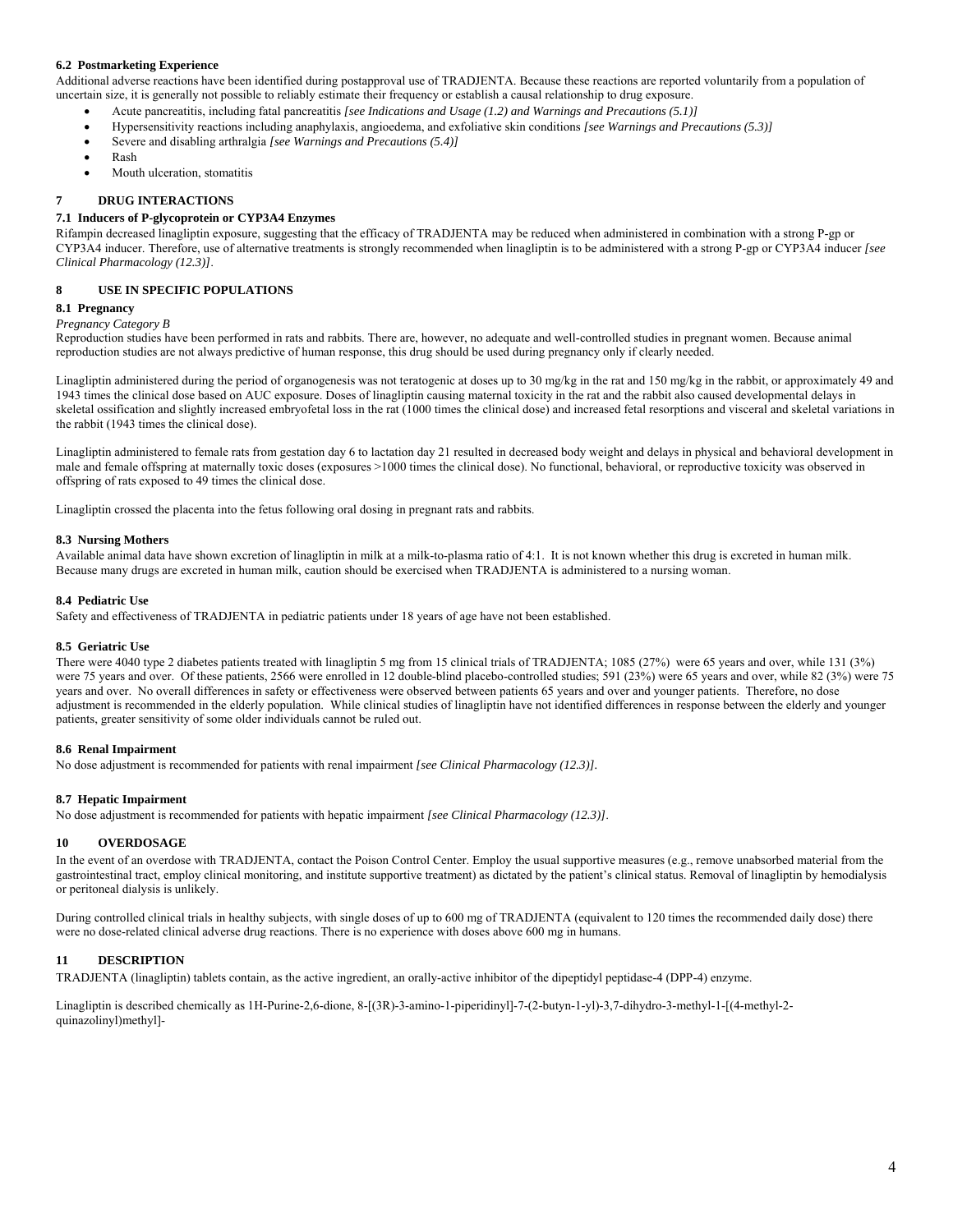The empirical formula is  $C_{25}H_{28}N_8O_2$  and the molecular weight is 472.54 g/mol. The structural formula is:



Linagliptin is a white to yellowish, not or only slightly hygroscopic solid substance. It is very slightly soluble in water (0.9 mg/mL). Linagliptin is soluble in methanol (ca. 60 mg/mL), sparingly soluble in ethanol (ca. 10 mg/mL), very slightly soluble in isopropanol (<1 mg/mL), and very slightly soluble in acetone (ca. 1 mg/mL).

Each film-coated tablet of TRADJENTA contains 5 mg of linagliptin free base and the following inactive ingredients: mannitol, pregelatinized starch, corn starch, copovidone, and magnesium stearate. In addition, the film coating contains the following inactive ingredients: hypromellose, titanium dioxide, talc, polyethylene glycol, and red ferric oxide.

## **12 CLINICAL PHARMACOLOGY**

### **12.1 Mechanism of Action**

Linagliptin is an inhibitor of DPP-4, an enzyme that degrades the incretin hormones glucagon-like peptide-1 (GLP-1) and glucose-dependent insulinotropic polypeptide (GIP). Thus, linagliptin increases the concentrations of active incretin hormones, stimulating the release of insulin in a glucose-dependent manner and decreasing the levels of glucagon in the circulation. Both incretin hormones are involved in the physiological regulation of glucose homeostasis. Incretin hormones are secreted at a low basal level throughout the day and levels rise immediately after meal intake. GLP-1 and GIP increase insulin biosynthesis and secretion from pancreatic beta-cells in the presence of normal and elevated blood glucose levels. Furthermore, GLP-1 also reduces glucagon secretion from pancreatic alpha-cells, resulting in a reduction in hepatic glucose output.

## **12.2 Pharmacodynamics**

Linagliptin binds to DPP-4 in a reversible manner and thus increases the concentrations of incretin hormones. Linagliptin glucose dependently increases insulin secretion and lowers glucagon secretion, thus resulting in better regulation of glucose homeostasis. Linagliptin binds selectively to DPP-4, and selectively inhibits DPP-4 but not DPP-8 or DPP-9 activity *in vitro* at concentrations approximating therapeutic exposures.

## *Cardiac Electrophysiology*

In a randomized, placebo-controlled, active-comparator, 4-way crossover study, 36 healthy subjects were administered a single oral dose of linagliptin 5 mg, linagliptin 100 mg (20 times the recommended dose), moxifloxacin, and placebo. No increase in QTc was observed with either the recommended dose of 5 mg or the 100-mg dose. At the 100-mg dose, peak linagliptin plasma concentrations were approximately 38-fold higher than the peak concentrations following a 5-mg dose.

#### **12.3 Pharmacokinetics**

The pharmacokinetics of linagliptin has been characterized in healthy subjects and patients with type 2 diabetes. After oral administration of a single 5-mg dose to healthy subjects, peak plasma concentrations of linagliptin occurred at approximately 1.5 hours post dose  $(T_{max})$ ; the mean plasma area under the curve (AUC) was 139 nmol\*h/L and maximum concentration  $(C_{\text{max}})$  was 8.9 nmol/L.

Plasma concentrations of linagliptin decline in at least a biphasic manner with a long terminal half-life (>100 hours), related to the saturable binding of linagliptin to DPP-4. The prolonged elimination phase does not contribute to the accumulation of the drug. The effective half-life for accumulation of linagliptin, as determined from oral administration of multiple doses of linagliptin 5 mg, is approximately 12 hours. After once-daily dosing, steady-state plasma concentrations of linagliptin 5 mg are reached by the third dose, and  $C_{\text{max}}$  and AUC increased by a factor of 1.3 at steady state compared with the first dose. The intra-subject and inter-subject coefficients of variation for linagliptin AUC were small (12.6% and 28.5%, respectively). Plasma AUC of linagliptin increased in a less than dose-proportional manner in the dose range of 1 to 10 mg. The pharmacokinetics of linagliptin is similar in healthy subjects and in patients with type 2 diabetes.

#### *Absorption*

The absolute bioavailability of linagliptin is approximately 30%. High-fat meal reduced C<sub>max</sub> by 15% and increased AUC by 4%; this effect is not clinically relevant. TRADJENTA may be administered with or without food.

#### *Distribution*

The mean apparent volume of distribution at steady state following a single intravenous dose of linagliptin 5 mg to healthy subjects is approximately 1110 L, indicating that linagliptin extensively distributes to the tissues. Plasma protein binding of linagliptin is concentration-dependent, decreasing from about 99% at 1 nmol/L to 75%-89% at ≥30 nmol/L, reflecting saturation of binding to DPP-4 with increasing concentration of linagliptin. At high concentrations, where DPP-4 is fully saturated, 70% to 80% of linagliptin remains bound to plasma proteins and 20% to 30% is unbound in plasma. Plasma binding is not altered in patients with renal or hepatic impairment.

#### *Metabolism*

Following oral administration, the majority (about 90%) of linagliptin is excreted unchanged, indicating that metabolism represents a minor elimination pathway. A small fraction of absorbed linagliptin is metabolized to a pharmacologically inactive metabolite, which shows a steady-state exposure of 13.3% relative to linagliptin.

#### *Excretion*

Following administration of an oral  $\lceil {^{14}C} \rceil$ -linagliptin dose to healthy subjects, approximately 85% of the administered radioactivity was eliminated via the enterohepatic system (80%) or urine (5%) within 4 days of dosing. Renal clearance at steady state was approximately 70 mL/min.

#### *Specific Populations*

#### Renal Impairment

An open-label pharmacokinetic study evaluated the pharmacokinetics of linagliptin 5 mg in male and female patients with varying degrees of chronic renal impairment. The study included 6 healthy subjects with normal renal function (creatinine clearance [CrCl] ≥80 mL/min), 6 patients with mild renal impairment (CrCl 50 to <80 mL/min), 6 patients with moderate renal impairment (CrCl 30 to <50 mL/min), 10 patients with type 2 diabetes mellitus and severe renal impairment (CrCl <30 mL/min), and 11 patients with type 2 diabetes mellitus and normal renal function. Creatinine clearance was measured by 24-hour urinary creatinine clearance measurements or estimated from serum creatinine based on the Cockcroft-Gault formula.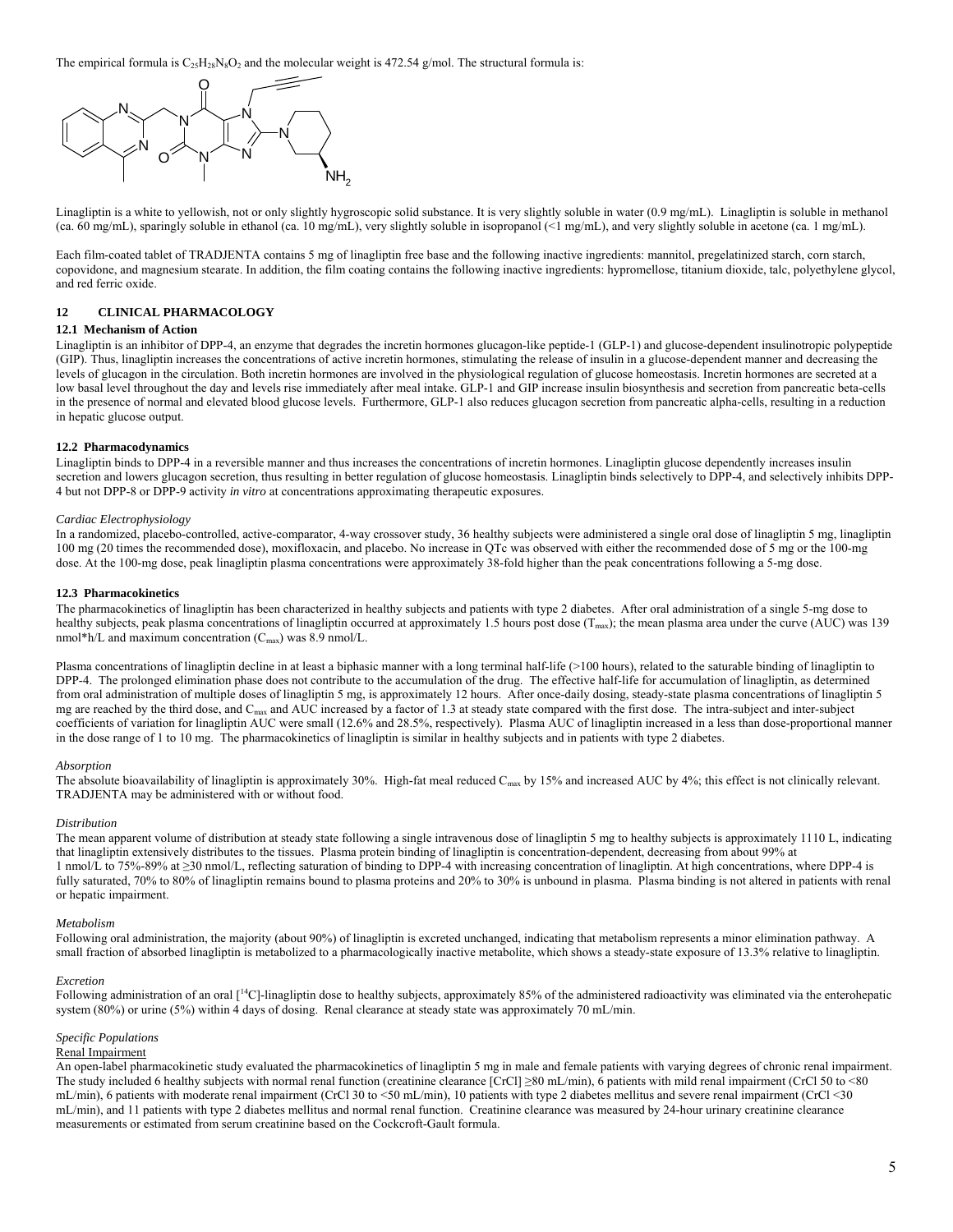Under steady-state conditions, linagliptin exposure in patients with mild renal impairment was comparable to healthy subjects.

In patients with moderate renal impairment under steady-state conditions, mean exposure of linagliptin increased (AUC<sub>t,ss</sub> by 71% and C<sub>max</sub> by 46%) compared with healthy subjects. This increase was not associated with a prolonged accumulation half-life, terminal half-life, or an increased accumulation factor. Renal excretion of linagliptin was below 5% of the administered dose and was not affected by decreased renal function.

Patients with type 2 diabetes mellitus and severe renal impairment showed steady-state exposure approximately 40% higher than that of patients with type 2 diabetes mellitus and normal renal function (increase in AUC<sub>rss</sub> by 42% and C<sub>max</sub> by 35%). For both type 2 diabetes mellitus groups, renal excretion was below 7% of the administered dose.

These findings were further supported by the results of population pharmacokinetic analyses.

## Hepatic Impairment

In patients with mild hepatic impairment (Child-Pugh class A), steady-state exposure (AUC<sub>t,ss</sub>) of linagliptin was approximately 25% lower and C<sub>max,ss</sub> was approximately 36% lower than in healthy subjects. In patients with moderate hepatic impairment (Child-Pugh class B), AUCss of linagliptin was about 14% lower and Cmax,ss was approximately 8% lower than in healthy subjects. Patients with severe hepatic impairment (Child-Pugh class C) had comparable exposure of linagliptin in terms of  $AUC_{0.24}$  and approximately 23% lower C<sub>max</sub> compared with healthy subjects. Reductions in the pharmacokinetic parameters seen in patients with hepatic impairment did not result in reductions in DPP-4 inhibition.

## Body Mass Index (BMI)/Weight

No dose adjustment is necessary based on BMI/weight. BMI/weight had no clinically meaningful effect on the pharmacokinetics of linagliptin based on a population pharmacokinetic analysis.

## Gender

No dose adjustment is necessary based on gender. Gender had no clinically meaningful effect on the pharmacokinetics of linagliptin based on a population pharmacokinetic analysis.

## Geriatric

Age did not have a clinically meaningful impact on the pharmacokinetics of linagliptin based on a population pharmacokinetic analysis.

## Pediatric

Studies characterizing the pharmacokinetics of linagliptin in pediatric patients have not yet been performed.

## Race

No dose adjustment is necessary based on race. Race had no clinically meaningful effect on the pharmacokinetics of linagliptin based on available pharmacokinetic data, including subjects of White, Hispanic, Black, and Asian racial groups.

## *Drug Interactions*

## *In vitro* Assessment of Drug Interactions

Linagliptin is a weak to moderate inhibitor of CYP isozyme CYP3A4, but does not inhibit other CYP isozymes and is not an inducer of CYP isozymes, including CYP1A2, 2A6, 2B6, 2C8, 2C9, 2C19, 2D6, 2E1, and 4A11.

Linagliptin is a P-glycoprotein (P-gp) substrate, and inhibits P-gp mediated transport of digoxin at high concentrations. Based on these results and *in vivo* drug interaction studies, linagliptin is considered unlikely to cause interactions with other P-gp substrates at therapeutic concentrations.

## *In vivo* Assessment of Drug Interactions

Strong inducers of CYP3A4 or P-gp (e.g., rifampin) decrease exposure to linagliptin to subtherapeutic and likely ineffective concentrations. For patients requiring use of such drugs, an alternative to linagliptin is strongly recommended. *In vivo* studies indicated evidence of a low propensity for causing drug interactions with substrates of CYP3A4, CYP2C9, CYP2C8, P-gp and organic cationic transporter (OCT). No dose adjustment of TRADJENTA is recommended based on results of the described pharmacokinetic studies.

| <b>Table 2</b> | <b>Effect of Coadministered Drugs on Systemic Exposure of Linagliptin</b> |  |  |
|----------------|---------------------------------------------------------------------------|--|--|
|----------------|---------------------------------------------------------------------------|--|--|

| <b>Coadministered Drug</b>                                                                                                                                                                                                 | Dosing of Coadministered Drug* | Dosing of Linagliptin* | <b>Geometric Mean Ratio</b><br>(ratio with/without coadministered drug)<br>No effect $= 1.0$ |      |  |  |
|----------------------------------------------------------------------------------------------------------------------------------------------------------------------------------------------------------------------------|--------------------------------|------------------------|----------------------------------------------------------------------------------------------|------|--|--|
|                                                                                                                                                                                                                            |                                |                        | $AUC^{\dagger}$                                                                              | Cmax |  |  |
| No dosing adjustments required for TRADJENTA when given with the following coadministered drugs:                                                                                                                           |                                |                        |                                                                                              |      |  |  |
| Metformin                                                                                                                                                                                                                  | 850 mg TID                     | $10 \text{ mg QD}$     | 1.20                                                                                         | 1.03 |  |  |
| Glyburide                                                                                                                                                                                                                  | $1.75 \text{ mg}^*$            | 5 mg QD                | 1.02                                                                                         | 1.01 |  |  |
| Pioglitazone                                                                                                                                                                                                               | 45 mg QD                       | $10 \text{ mg QD}$     | 1.13                                                                                         | 1.07 |  |  |
| Ritonavir                                                                                                                                                                                                                  | $200$ mg $BID$                 | $5 \text{ mg}^{\#}$    | 2.01                                                                                         | 2.96 |  |  |
| The efficacy of TRADJENTA may be reduced when administered in combination with strong inducers of CYP3A4 or P-gp (e.g., rifampin). Use of<br>alternative treatments is strongly recommended [see Drug Interactions (7.1)]. |                                |                        |                                                                                              |      |  |  |
| Rifampin                                                                                                                                                                                                                   | $600 \text{ mg OD}$            | 5 mg QD                | 0.60                                                                                         | 0.56 |  |  |
| *Multiple does (steady state) unless otherwise nated                                                                                                                                                                       |                                |                        |                                                                                              |      |  |  |

\*Multiple dose (steady state) unless otherwise noted

#Single dose

 $\rm \dot{A} AUC = AUC(0 to 24 hours)$  for single dose treatments and  $AUC = AUC(TAU)$  for multiple dose treatments

 $OD =$  once daily

 $BID =$  twice daily

 $TID =$  three times daily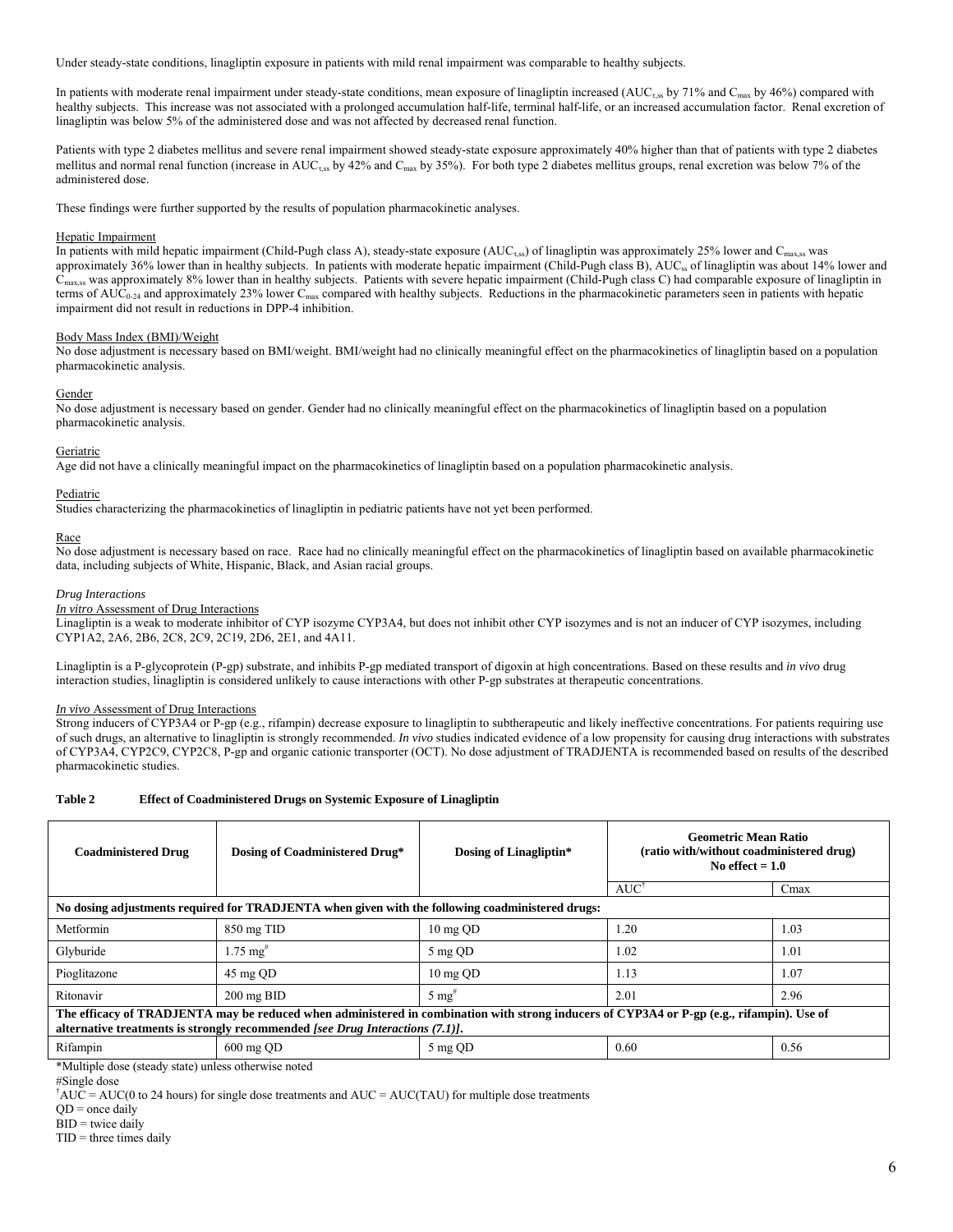| <b>Coadministered Drug</b>             | Dosing of Coadministered Drug*                                         | Dosing of Linagliptin* |                                                     | <b>Geometric Mean Ratio</b><br>(ratio with/without coadministered drug)<br>No effect $= 1.0$ |                                      |
|----------------------------------------|------------------------------------------------------------------------|------------------------|-----------------------------------------------------|----------------------------------------------------------------------------------------------|--------------------------------------|
|                                        |                                                                        |                        |                                                     | $AUC^{\dagger}$                                                                              | Cmax                                 |
|                                        | No dosing adjustments required for the following coadministered drugs: |                        |                                                     |                                                                                              |                                      |
| Metformin                              | 850 mg TID                                                             | $10 \text{ mg QD}$     | metformin                                           | 1.01                                                                                         | 0.89                                 |
| Glyburide                              | $1.75 \text{ mg}^*$                                                    | 5 mg QD                | glyburide                                           | 0.86                                                                                         | 0.86                                 |
| Pioglitazone                           | 45 mg QD                                                               | 10 mg QD               | pioglitazone<br>metabolite M-III<br>metabolite M-IV | 0.94<br>0.98<br>1.04                                                                         | 0.86<br>0.96<br>1.05                 |
| Digoxin                                | $0.25$ mg QD                                                           | 5 mg QD                | digoxin                                             | 1.02                                                                                         | 0.94                                 |
| Simvastatin                            | 40 mg QD                                                               | $10 \text{ mg QD}$     | simvastatin<br>simvastatin acid                     | 1.34<br>1.33                                                                                 | 1.10<br>1.21                         |
| Warfarin                               | $10 \text{ mg}^{\#}$                                                   | 5 mg QD                | R-warfarin<br>S-warfarin<br><b>INR</b><br>PT        | 0.99<br>1.03<br>$0.93**$<br>$1.03**$                                                         | 1.00<br>1.01<br>$1.04**$<br>$1.15**$ |
| Ethinylestradiol and<br>levonorgestrel | ethinylestradiol 0.03 mg and<br>levonorgestrel 0.150 mg QD             | 5 mg QD                | ethinylestradiol<br>levonorgestrel                  | 1.01<br>1.09                                                                                 | 1.08<br>1.13                         |

\*Multiple dose (steady state) unless otherwise noted

#Single dose

 $^{\dagger}$ AUC = AUC(INF) for single dose treatments and AUC = AUC(TAU) for multiple dose treatments

\*\*AUC=AUC(0-168) and Cmax=Emax for pharmacodynamic end points

INR = International Normalized Ratio

PT = Prothrombin Time

 $OD =$  once daily

 $TID =$  three times daily

## **13 NONCLINICAL TOXICOLOGY**

## **13.1 Carcinogenesis, Mutagenesis, Impairment of Fertility**

Linagliptin did not increase the incidence of tumors in male and female rats in a 2-year study at doses of 6, 18, and 60 mg/kg. The highest dose of 60 mg/kg is approximately 418 times the clinical dose of 5 mg/day based on AUC exposure. Linagliptin did not increase the incidence of tumors in mice in a 2-year study at doses up to 80 mg/kg (males) and 25 mg/kg (females), or approximately 35- and 270-times the clinical dose based on AUC exposure. Higher doses of linagliptin in female mice (80 mg/kg) increased the incidence of lymphoma at approximately 215-times the clinical dose based on AUC exposure.

Linagliptin was not mutagenic or clastogenic with or without metabolic activation in the Ames bacterial mutagenicity assay, a chromosomal aberration test in human lymphocytes, and an *in vivo* micronucleus assay.

In fertility studies in rats, linagliptin had no adverse effects on early embryonic development, mating, fertility, or bearing live young up to the highest dose of 240 mg/kg (approximately 943-times the clinical dose based on AUC exposure).

## **14 CLINICAL STUDIES**

TRADJENTA has been studied as monotherapy and in combination with metformin, glimepiride, pioglitazone, and insulin.

A total of 3648 patients with type 2 diabetes were randomized and exposed to linagliptin for at least 12 weeks in 10 double-blind, placebo-controlled clinical efficacy studies evaluating the effects of TRADJENTA on glycemic control. The overall ethnic/racial distribution in these studies was 69% White, 29% Asian, and 2.5% Black, and included 16% Hispanic/Latino patients. Fifty two percent of patients were male. Patients had an overall mean age of 57 years (range 20 to 91 years). In addition, an active (glimepiride)-controlled study of 104 weeks' duration was conducted in 1551 patients with type 2 diabetes who had inadequate glycemic control on metformin, and a placebo-controlled study of 52 weeks' duration was conducted in 133 patients with type 2 diabetes and severe chronic renal impairment (eGFR <30 mL/min).

In patients with type 2 diabetes, treatment with TRADJENTA produced clinically significant improvements in hemoglobin A1c (A1C), fasting plasma glucose (FPG), and 2-hour post-prandial glucose (PPG) compared with placebo.

## **14.1 Monotherapy**

A total of 730 patients with type 2 diabetes participated in 2 double-blind, placebo-controlled studies, one of 18 weeks' and another of 24 weeks' duration, to evaluate the efficacy and safety of TRADJENTA monotherapy. In both monotherapy studies, patients currently on an antihyperglycemic agent discontinued the agent and underwent a diet, exercise, and drug washout period of about 6 weeks that included an open-label placebo run-in during the last 2 weeks. Patients with inadequate glycemic control (A1C 7% to 10%) after the washout period were randomized; patients not currently on antihyperglycemic agents (off therapy for at least 8 weeks) with inadequate glycemic control (A1C 7% to 10%) were randomized after completing the 2-week, open-label, placebo run-in period. In the 18-week study, only patients ineligible for metformin were recruited. In the 18-week study, 76 patients were randomized to placebo and 151 to TRADJENTA 5 mg; in the 24-week study, 167 patients were randomized to placebo and 336 to TRADJENTA 5 mg. Patients who failed to meet specific glycemic goals during the 18-week study received rescue therapy with pioglitazone and/or insulin; metformin rescue therapy was used in the 24-week trial.

Treatment with TRADJENTA 5 mg daily provided statistically significant improvements in A1C, FPG, and 2-hour PPG compared with placebo (Table 4). In the 18 week study, 12% of patients receiving TRADJENTA 5 mg and 18% who received placebo required rescue therapy. In the 24-week study, 10.2% of patients receiving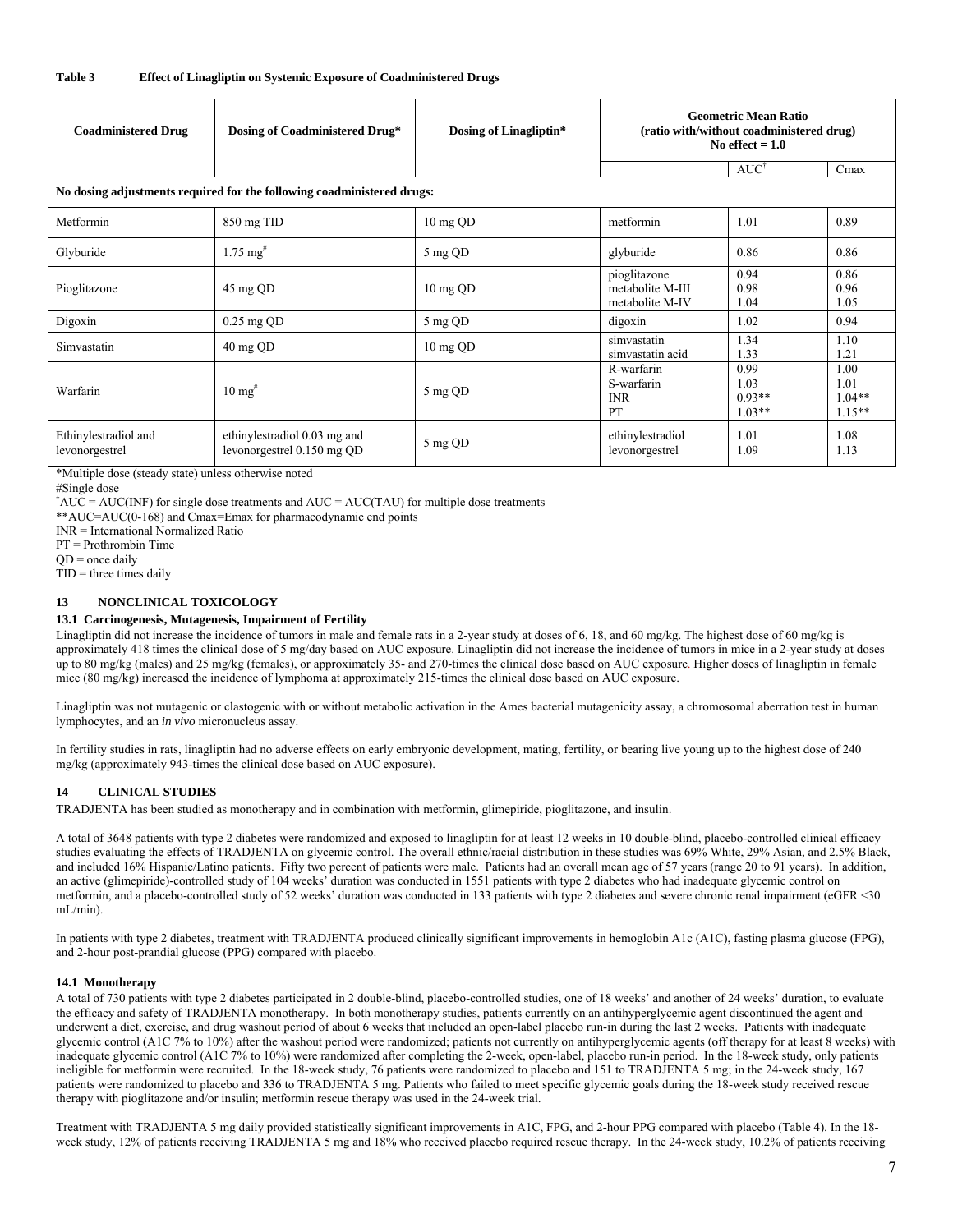TRADJENTA 5 mg and 20.9% of patients receiving placebo required rescue therapy. The improvement in A1C compared with placebo was not affected by gender, age, race, prior antihyperglycemic therapy, baseline BMI, or a standard index of insulin resistance (HOMA-IR). As is typical for trials of agents to treat type 2 diabetes, the mean reduction in A1C with TRADJENTA appears to be related to the degree of A1C elevation at baseline. In these 18- and 24-week studies, the changes from baseline in A1C were -0.4% and -0.4%, respectively, for those given TRADJENTA, and 0.1% and 0.3%, respectively, for those given placebo. Change from baseline in body weight did not differ significantly between the groups.

|  | Table 4 Glycemic Parameters in Placebo-Controlled Monotherapy Studies of TRADJENTA* |  |
|--|-------------------------------------------------------------------------------------|--|
|  |                                                                                     |  |

|                                                  | <b>18-Week Study</b>  |                    | 24-Week Study         |           |
|--------------------------------------------------|-----------------------|--------------------|-----------------------|-----------|
|                                                  | <b>TRADJENTA 5 mg</b> | <b>Placebo</b>     | <b>TRADJENTA 5 mg</b> | Placebo   |
| A1C (%)                                          |                       |                    |                       |           |
| Number of patients                               | $n = 147$             | $n = 73$           | $n = 333$             | $n = 163$ |
| Baseline (mean)                                  | 8.1                   | 8.1                | 8.0                   | 8.0       |
| Change from baseline (adjusted mean***)          | $-0.4$                | 0.1                | $-0.4$                | 0.3       |
| Difference from placebo (adjusted mean) (95% CI) | $-0.6$ $(-0.9, -0.3)$ | $-$                | $-0.7$ $(-0.9, -0.5)$ | $- -$     |
| Patients [n $(^{0}_{0})$ ] achieving A1C <7%**   | 32(23.5)              | 8(11.8)            | 77(25)                | 17(12)    |
| $FPG$ (mg/dL)                                    |                       |                    |                       |           |
| Number of patients                               | $n = 138$             | $n = 66$           | $n = 318$             | $n = 149$ |
| Baseline (mean)                                  | 178                   | 176                | 164                   | 166       |
| Change from baseline (adjusted mean***)          | $-13$                 | 7                  | -9                    | 15        |
| Difference from placebo (adjusted mean) (95% CI) | $-21(-31,-10)$        | $- -$              | $-23(-30,-16)$        | --        |
| $2$ -hour PPG (mg/dL)                            |                       |                    |                       |           |
| Number of patients                               | Data not available    | Data not available | $n = 67$              | $n = 24$  |
| Baseline (mean)                                  |                       | $- -$              | 258                   | 244       |
| Change from baseline (adjusted mean***)          | $- -$                 | $-$                | $-34$                 | 25        |
| Difference from placebo (adjusted mean) (95% CI) | $\hspace{0.05cm}$     | $- -$              | $-58(-82, -34)$       | --        |

\*Full analysis population using last observation on study

\*\*18-week study: Placebo, n=68; TRADJENTA, n=136

24-week study: Placebo, n=147; TRADJENTA, n=306

\*\*\*18-week study. HbA1c: ANCOVA model included treatment, reason for metformin intolerance and number of prior oral anti-diabetic medicine(s) (OADs) as classeffects, as well as baseline HbA1c as continuous covariates. FPG: ANCOVA model included treatment, reason for metformin intolerance and number of prior OADs as class-effects, as well as baseline HbA1c and baseline FPG as continuous covariates.

24-week study. HbA1c: ANCOVA model included treatment and number of prior OADs as class-effects, as well as baseline HbA1c as continuous covariates. FPG: ANCOVA model included treatment and number of prior OADs as class-effects, as well as baseline HbA1c and baseline FPG as continuous covariates. PPG: ANCOVA model included treatment and number of prior OADs as class-effects, as well as baseline HbA1c and baseline postprandial glucose after two hours as covariate.

## **14.2 Combination Therapy**

## *Add-on Combination Therapy with Metformin*

A total of 701 patients with type 2 diabetes participated in a 24-week, randomized, double-blind, placebo-controlled study designed to assess the efficacy of TRADJENTA in combination with metformin. Patients already on metformin (n = 491) at a dose of at least 1500 mg per day were randomized after completing a 2 week, open-label, placebo run-in period. Patients on metformin and another antihyperglycemic agent (n = 207) were randomized after a run-in period of approximately 6 weeks on metformin (at a dose of at least 1500 mg per day) in monotherapy. Patients were randomized to the addition of either TRADJENTA 5 mg or placebo, administered once daily. Patients who failed to meet specific glycemic goals during the studies were treated with glimepiride rescue.

In combination with metformin, TRADJENTA provided statistically significant improvements in A1C, FPG, and 2-hour PPG compared with placebo (Table 5). Rescue glycemic therapy was used in 7.8% of patients treated with TRADJENTA 5 mg and in 18.9% of patients treated with placebo. A similar decrease in body weight was observed for both treatment groups.

|  | Table 5 Glycemic Parameters in Placebo-Controlled Study for TRADJENTA in Combination with Metformin* |
|--|------------------------------------------------------------------------------------------------------|
|  |                                                                                                      |

|                                                                         | <b>TRADJENTA 5 mg + Metformin</b> | Placebo + Metformin      |
|-------------------------------------------------------------------------|-----------------------------------|--------------------------|
| A1C (%)                                                                 |                                   |                          |
| Number of patients                                                      | $n = 513$                         | $n = 175$                |
| Baseline (mean)                                                         | 8.1                               | 8.0                      |
| Change from baseline (adjusted mean***)                                 | $-0.5$                            | 0.15                     |
| Difference from placebo + metformin (adjusted mean) $(95\% \text{ CI})$ | $-0.6$ $(-0.8, -0.5)$             | $\overline{\phantom{a}}$ |
| Patients [n $(\%)$ ] achieving A1C <7%**                                | 127(26.2)                         | 15(9.2)                  |
| $FPG$ (mg/dL)                                                           |                                   |                          |
| Number of patients                                                      | $n = 495$                         | $n = 159$                |
| Baseline (mean)                                                         | 169                               | 164                      |
| Change from baseline (adjusted mean***)                                 | $-11$                             | 11                       |
| Difference from placebo + metformin (adjusted mean) $(95\% \text{ CI})$ | $-21(-27, -15)$                   | --                       |
| $2$ -hour PPG (mg/dL)                                                   |                                   |                          |
| Number of patients                                                      | $n = 78$                          | $n = 21$                 |
| Baseline (mean)                                                         | 270                               | 274                      |
| Change from baseline (adjusted mean***)                                 | $-49$                             | 18                       |
| Difference from placebo + metformin (adjusted mean) $(95\% \text{ CI})$ | $-67(-95, -40)$                   | --                       |

\*Full analysis population using last observation on study

\*\*TRADJENTA 5 mg + Metformin, n=485; Placebo + Metformin, n=163

\*\*\*HbA1c: ANCOVA model included treatment and number of prior oral OADs as class-effects, as well as baseline HbA1c as continuous covariates. FPG: ANCOVA model included treatment and number of prior OADs as class-effects, as well as baseline HbA1c and baseline FPG as continuous covariates. PPG: ANCOVA model included treatment and number of prior OADs as class-effects, as well as baseline HbA1c and baseline postprandial glucose after two hours as covariate.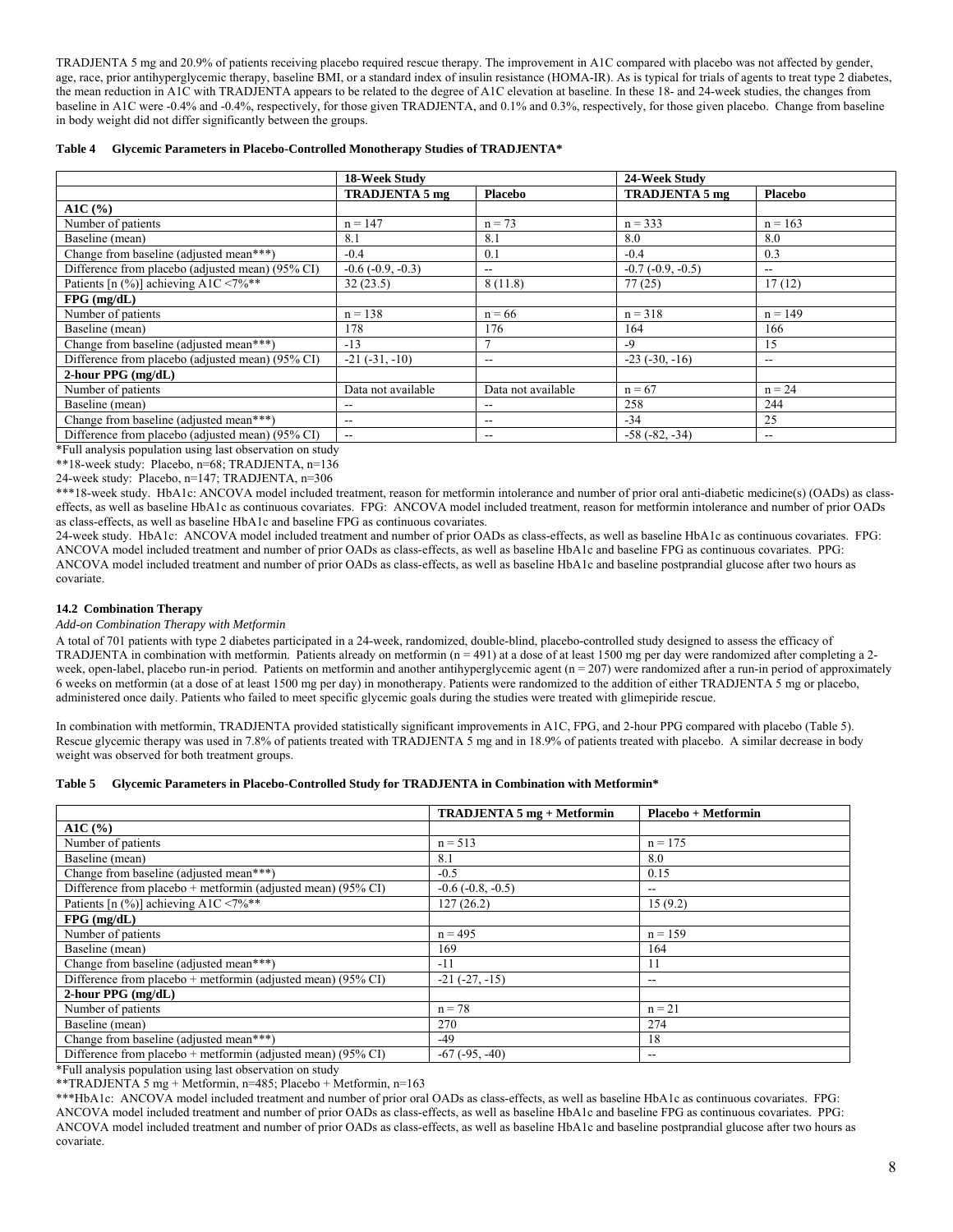## *Initial Combination Therapy with Metformin*

A total of 791 patients with type 2 diabetes mellitus and inadequate glycemic control on diet and exercise participated in the 24-week, randomized, double-blind, portion of this placebo-controlled factorial study designed to assess the efficacy of TRADJENTA as initial therapy with metformin. Patients on an antihyperglycemic agent (52%) underwent a drug washout period of 4 weeks' duration. After the washout period and after completing a 2-week single-blind placebo run-in period, patients with inadequate glycemic control (A1C ≥7.0% to ≤10.5%) were randomized. Patients with inadequate glycemic control (A1C ≥7.5% to <11.0%) not on antihyperglycemic agents at study entry (48%) immediately entered the 2-week, single-blind, placebo run-in period and then were randomized. Randomization was stratified by baseline A1C (<8.5% vs ≥8.5%) and use of a prior oral antidiabetic drug (none vs monotherapy). Patients were randomized in a 1:2:2:2:2:2 ratio to either placebo or one of 5 active-treatment arms. Approximately equal numbers of patients were randomized to receive initial therapy with 5 mg of TRADJENTA once daily, 500 mg or 1000 mg of metformin twice daily, or 2.5 mg of linagliptin twice daily in combination with 500 mg or 1000 mg of metformin twice daily. Patients who failed to meet specific glycemic goals during the study were treated with sulfonylurea, thiazolidinedione, or insulin rescue therapy.

Initial therapy with the combination of linagliptin and metformin provided significant improvements in A1C and fasting plasma glucose (FPG) compared to placebo, to metformin alone, and to linagliptin alone (Table 6).

The adjusted mean treatment difference in A1C from baseline to week 24 (LOCF) was -0.5% (95% CI-0.7, -0.3; p<0.0001) for linagliptin 2.5 mg/metformin 1000 mg twice daily compared to metformin 1000 twice daily; -1.1% (95% CI -1.4, -0.9; p<0.0001) for linagliptin 2.5 mg/metformin 1000 mg twice daily compared to TRADJENTA 5 mg once daily; -0.6% (95% CI -0.8, -0.4; p<0.0001) for linagliptin 2.5 mg/metformin 500 mg twice daily compared to metformin 500 mg twice daily; and -0.8% (95% CI -1.0, -0.6; p<0.0001) for linagliptin 2.5 mg/metformin 500 mg twice daily compared to TRADJENTA 5 mg once daily.

Lipid effects were generally neutral. No meaningful change in body weight was noted in any of the 6 treatment groups.

#### **Table 6 Glycemic Parameters at Final Visit (24-Week Study) for Linagliptin and Metformin, Alone and in Combination in Randomized Patients with Type 2 Diabetes Mellitus Inadequately Controlled on Diet and Exercise\*\***

|                                                                                                                                                                                                                                                                                                                                               | Placebo       | <b>TRADJENTA</b><br>5 <sub>mg</sub><br>Once Daily* | <b>Metformin</b><br>$500 \text{ mg}$<br><b>Twice Daily</b> | Linagliptin<br>$2.5 \text{ mg}$<br><b>Twice Daily*</b><br>$+$ Metformin<br>$500$ mg<br><b>Twice Daily</b> | <b>Metformin</b><br>$1000 \text{ mg}$<br><b>Twice Daily</b> | Linagliptin<br>$2.5 \text{ mg}$<br><b>Twice Daily*</b><br>$+$ Metformin<br>$1000 \text{ mg}$<br><b>Twice Daily</b> |
|-----------------------------------------------------------------------------------------------------------------------------------------------------------------------------------------------------------------------------------------------------------------------------------------------------------------------------------------------|---------------|----------------------------------------------------|------------------------------------------------------------|-----------------------------------------------------------------------------------------------------------|-------------------------------------------------------------|--------------------------------------------------------------------------------------------------------------------|
| A1C (%)                                                                                                                                                                                                                                                                                                                                       |               |                                                    |                                                            |                                                                                                           |                                                             |                                                                                                                    |
| Number of patients                                                                                                                                                                                                                                                                                                                            | $n = 65$      | $n = 135$                                          | $n = 141$                                                  | $n = 137$                                                                                                 | $n = 138$                                                   | $n = 140$                                                                                                          |
| Baseline (mean)                                                                                                                                                                                                                                                                                                                               | 8.7           | 8.7                                                | 8.7                                                        | 8.7                                                                                                       | 8.5                                                         | 8.7                                                                                                                |
| Change from baseline (adjusted mean****)                                                                                                                                                                                                                                                                                                      | 0.1           | $-0.5$                                             | $-0.6$                                                     | $-1.2$                                                                                                    | $-1.1$                                                      | $-1.6$                                                                                                             |
| Difference from placebo (adjusted mean) (95% CI)                                                                                                                                                                                                                                                                                              | $-$           | $-0.6$ $(-0.9, -0.3)$                              | $-0.8$ ( $-1.0, -0.5$ )                                    | $-1.3(-1.6,-1.1)$                                                                                         | $-1.2$ ( $-1.5$ , $-0.9$ )                                  | $-1.7(-2.0, -1.4)$                                                                                                 |
| Patients [n $(\%)$ ] achieving A1C <7%***                                                                                                                                                                                                                                                                                                     | 7(10.8)       | 14(10.4)                                           | 26(18.6)                                                   | 41(30.1)                                                                                                  | 42(30.7)                                                    | 74(53.6)                                                                                                           |
| Patients (%) receiving rescue medication                                                                                                                                                                                                                                                                                                      | 29.2          | 11.1                                               | 13.5                                                       | 7.3                                                                                                       | 8.0                                                         | 4.3                                                                                                                |
| $FPG$ (mg/dL)                                                                                                                                                                                                                                                                                                                                 |               |                                                    |                                                            |                                                                                                           |                                                             |                                                                                                                    |
| Number of patients                                                                                                                                                                                                                                                                                                                            | $n = 61$      | $n = 134$                                          | $n = 136$                                                  | $n = 135$                                                                                                 | $n = 132$                                                   | $n = 136$                                                                                                          |
| Baseline (mean)                                                                                                                                                                                                                                                                                                                               | 203           | 195                                                | 191                                                        | 199                                                                                                       | 191                                                         | 196                                                                                                                |
| Change from baseline (adjusted mean****)                                                                                                                                                                                                                                                                                                      | 10            | $-9$                                               | $-16$                                                      | $-33$                                                                                                     | $-32$                                                       | $-49$                                                                                                              |
| Difference from placebo (adjusted mean) (95% CI)<br>$\frac{1}{2}$ and $\frac{1}{2}$ and $\frac{1}{2}$ are constructed and $\frac{1}{2}$ and $\frac{1}{2}$ and $\frac{1}{2}$ and $\frac{1}{2}$ and $\frac{1}{2}$ and $\frac{1}{2}$ and $\frac{1}{2}$ and $\frac{1}{2}$ and $\frac{1}{2}$ and $\frac{1}{2}$ and $\frac{1}{2}$ and $\frac{1}{2}$ | $\sim$ $\sim$ | $-19(-31,-6)$                                      | $-26(-38,-14)$                                             | $-43(-56,-31)$                                                                                            | $-42(-55, -30)$                                             | $-60$ $(-72, -47)$                                                                                                 |

\*Total daily dose of TRADJENTA is equal to 5 mg

\*\*Full analysis population using last observation on study

\*\*\*Metformin 500 mg twice daily, n=140; Linagliptin 2.5 mg twice daily + Metformin 500 twice daily, n=136; Metformin 1000 mg twice daily, n=137; Linagliptin 2.5 mg twice daily + Metformin 1000 mg twice daily,  $n=138$ 

\*\*\*\*HbA1c: ANCOVA model included treatment and number of prior OADs as class-effects, as well as baseline HbA1c as continuous covariates. FPG: ANCOVA model included treatment and number of prior OADs as class-effects, as well as baseline HbA1c and baseline FPG as continuous covariates.

## *Active-Controlled Study vs Glimepiride in Combination with Metformin*

The efficacy of TRADJENTA was evaluated in a 104-week, double-blind, glimepiride-controlled, non-inferiority study in patients with type 2 diabetes with insufficient glycemic control despite metformin therapy. Patients being treated with metformin only entered a run-in period of 2 weeks' duration, whereas patients pretreated with metformin and one additional antihyperglycemic agent entered a run-in treatment period of 6 weeks' duration with metformin monotherapy (dose of  $\geq 1500$  mg/day) and washout of the other agent. After an additional 2-week placebo run-in period, those with inadequate glycemic control (A1C 6.5% to 10%) were randomized 1:1 to the addition of TRADJENTA 5 mg once daily or glimepiride. Randomization was stratified by baseline HbA1c (<8.5% vs  $\geq$ 8.5%), and the previous use of antidiabetic drugs (metformin alone vs metformin plus one other OAD). Patients receiving glimepiride were given an initial dose of 1 mg/day and then electively titrated over the next 12 weeks to a maximum dose of 4 mg/day as needed to optimize glycemic control. Thereafter, the glimepiride dose was to be kept constant, except for downtitration to prevent hypoglycemia.

After 52 and 104 weeks, TRADJENTA and glimepiride both had reductions from baseline in A1C (52 weeks: -0.4% for TRADJENTA, -0.6% for glimepiride; 104 weeks: -0.2% for TRADJENTA, -0.4% for glimepiride) from a baseline mean of 7.7% (Table 7). The mean difference between groups in A1C change from baseline was 0.2% with 2-sided 97.5% confidence interval (0.1%, 0.3%) for the intent-to-treat population using last observation carried forward. These results were consistent with the completers analysis.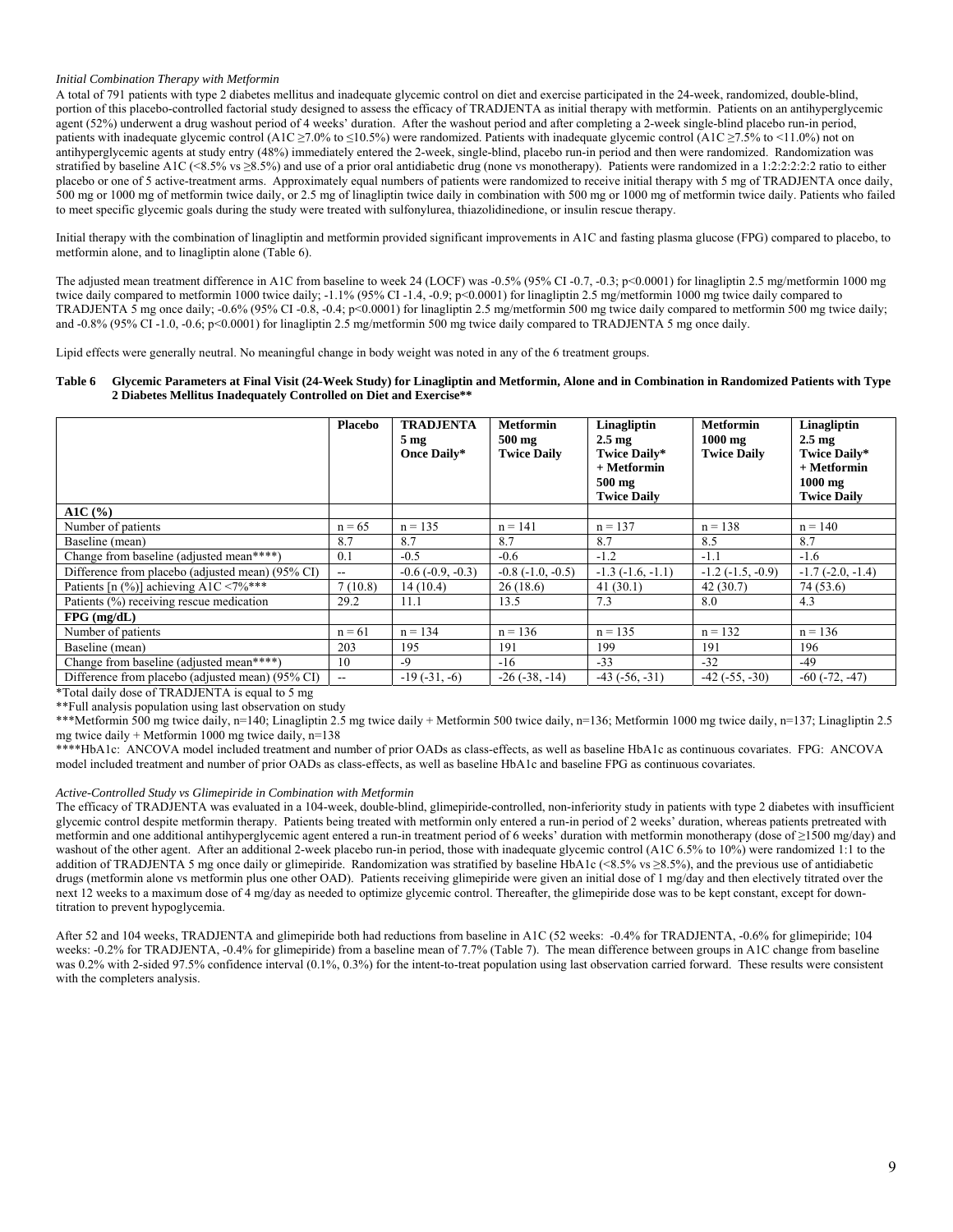## **Table 7 Glycemic Parameters at 52 and 104 Weeks in Study Comparing TRADJENTA to Glimepiride as Add-On Therapy in Patients Inadequately Controlled on Metformin\*\***

|                                                                      | Week 52                              |                                                            |                                      | <b>Week 104</b>                                            |
|----------------------------------------------------------------------|--------------------------------------|------------------------------------------------------------|--------------------------------------|------------------------------------------------------------|
|                                                                      | TRADJENTA 5 mg +<br><b>Metformin</b> | Glimepiride + Metformin<br>(mean Glimepiride dose 3<br>mg) | TRADJENTA 5 mg +<br><b>Metformin</b> | Glimepiride + Metformin<br>(mean Glimepiride dose 3<br>mg) |
| A1C (%)                                                              |                                      |                                                            |                                      |                                                            |
| Number of patients                                                   | $n = 764$                            | $n = 755$                                                  | $n = 764$                            | $n = 755$                                                  |
| Baseline (mean)                                                      | 7.7                                  | 7.7                                                        | 7.7                                  | 7.7                                                        |
| Change from baseline (adjusted mean****)                             | $-0.4$                               | $-0.6$                                                     | $-0.2$                               | $-0.4$                                                     |
| Difference from glimepiride (adjusted mean)<br>$(97.5\% \text{ CI})$ | 0.2(0.1, 0.3)                        | $- -$                                                      | 0.2(0.1, 0.3)                        | $\overline{\phantom{a}}$                                   |
| $FPG$ (mg/dL)                                                        |                                      |                                                            |                                      |                                                            |
| Number of patients                                                   | $n = 733$                            | $n = 725$                                                  | $n = 733$                            | $n = 725$                                                  |
| Baseline (mean)                                                      | 164                                  | 166                                                        | 164                                  | 166                                                        |
| Change from baseline (adjusted mean****)                             | $-8*$                                | $-15$                                                      | $-2^{\dagger}$                       | -9                                                         |
| Hypoglycemia incidence (%)***                                        |                                      |                                                            |                                      |                                                            |
| Number of patients                                                   | $n = 776$                            | $n = 775$                                                  | $n = 776$                            | $n = 775$                                                  |
| Incidence****                                                        | $5.3*$                               | 31.1                                                       | $7.5*$                               | 36.1                                                       |

\*p<0.0001 vs glimepiride;  $\bar{p}=0.0012$  vs glimepiride

\*\*Full analysis population using last observation on study

\*\*\*Hypoglycemic incidence included both asymptomatic events (not accompanied by typical symptoms and plasma glucose concentration of ≤70 mg/dL) and symptomatic events with typical symptoms of hypoglycemia and plasma glucose concentration of ≤70 mg/dL.

\*\*\*\*HbA1c: ANCOVA model included treatment and number of prior OADs as class-effects, as well as baseline HbA1c as continuous covariates. FPG: ANCOVA model included treatment and number of prior OADs as class-effects, as well as baseline HbA1c and baseline FPG as continuous covariates. Hypoglycemia incidence (%): Cochran-Mantel-Haenszel test was performed on the patient population contained in the treated set, to compare the proportion of patients with hypoglycemic events between patients treated with linagliptin and patients treated with glimepiride.

Patients treated with linagliptin had a mean baseline body weight of 86 kg and were observed to have an adjusted mean decrease in body weight of 1.1 kg at 52 weeks and 1.4 kg at 104 weeks. Patients on glimepiride had a mean baseline body weight of 87 kg and were observed to have an adjusted mean increase from baseline in body weight of 1.4 kg at 52 weeks and 1.3 kg at 104 weeks (treatment difference p<0.0001 for both timepoints).

## *Add-On Combination Therapy with Pioglitazone*

A total of 389 patients with type 2 diabetes participated in a 24-week, randomized, double-blind, placebo-controlled study designed to assess the efficacy of TRADJENTA in combination with pioglitazone. Therapy was stopped in patients on oral antihyperglycemic therapy for a period of 6 weeks (4 weeks followed by a 2 week, open-label, placebo run-in period). Drug-naïve patients entered directly into the 2-week placebo run-in period. After the run-in period, patients were randomized to receive either TRADJENTA 5 mg or placebo, both in addition to pioglitazone 30 mg daily. Patients who failed to meet specific glycemic goals during the studies were treated with metformin rescue. Glycemic endpoints measured were A1C and FPG.

In initial combination with pioglitazone 30 mg, TRADJENTA 5 mg provided statistically significant improvements in A1C and FPG compared to placebo with pioglitazone (Table 8). Rescue therapy was used in 7.9% of patients treated with TRADJENTA 5 mg/pioglitazone 30 mg and 14.1% of patients treated with placebo/pioglitazone 30 mg. Patient weight increased in both groups during the study with an adjusted mean change from baseline of 2.3 kg and 1.2 kg in the TRADJENTA 5 mg/pioglitazone 30 mg and placebo/pioglitazone 30 mg groups, respectively ( $p = 0.0141$ ).

|  | Table 8 Glycemic Parameters in Placebo-Controlled Study for TRADJENTA in Combination Therapy with Pioglitazone* |
|--|-----------------------------------------------------------------------------------------------------------------|
|  |                                                                                                                 |

|                                                                            | <b>TRADJENTA 5 mg + Pioglitazone</b> | Placebo + Pioglitazone |
|----------------------------------------------------------------------------|--------------------------------------|------------------------|
| $A1C \,$ <sup>(%)</sup>                                                    |                                      |                        |
| Number of patients                                                         | $n = 252$                            | $n = 128$              |
| Baseline (mean)                                                            | 8.6                                  | 8.6                    |
| Change from baseline (adjusted mean**)                                     | $-1.1$                               | $-0.6$                 |
| Difference from placebo + pioglitazone (adjusted mean) $(95\% \text{ CI})$ | $-0.5$ $(-0.7, -0.3)$                | $- -$                  |
| Patients [n $(\%)$ ] achieving A1C <7%                                     | 108(42.9)                            | 39(30.5)               |
| $FPG$ (mg/dL)                                                              |                                      |                        |
| Number of patients                                                         | $n = 243$                            | $n = 122$              |
| Baseline (mean)                                                            | 188                                  | 186                    |
| Change from baseline (adjusted mean**)                                     | $-33$                                | $-18$                  |
| Difference from placebo + pioglitazone (adjusted mean) $(95\% \text{ CI})$ | $-14(-21, -7)$                       | $- -$                  |

\*Full analysis population using last observation on study

\*\*HbA1c: ANCOVA model included treatment and number of prior OADs as class-effects, as well as baseline HbA1c as continuous covariates. FPG: ANCOVA model included treatment and number of prior OADs as class-effects, as well as baseline HbA1c and baseline FPG as continuous covariates.

## *Add-On Combination with Sulfonylureas*

A total of 245 patients with type 2 diabetes participated in an 18-week, randomized, double-blind, placebo-controlled study designed to assess the efficacy of TRADJENTA in combination with sulfonylurea (SU). Patients on sulfonylurea monotherapy ( $n = 142$ ) were randomized after completing a 2-week, single-blind, placebo run-in period. Patients on a sulfonylurea plus one additional oral antihyperglycemic agent (n = 103) were randomized after a wash-out period of 4 weeks and a 2-week, single-blind, placebo run-in period. Patients were randomized to the addition of TRADJENTA 5 mg or to placebo, each administered once daily. Patients who failed to meet specific glycemic goals during the studies were treated with metformin rescue. Glycemic endpoints measured included A1C and FPG.

In combination with a sulfonylurea, TRADJENTA provided statistically significant improvements in A1C compared with placebo following 18 weeks' treatment; the improvements in FPG observed with TRADJENTA were not statistically significant compared with placebo (Table 9). Rescue therapy was used in 7.6% of patients treated with TRADJENTA 5 mg and 15.9% of patients treated with placebo. There was no significant difference between TRADJENTA and placebo in body weight.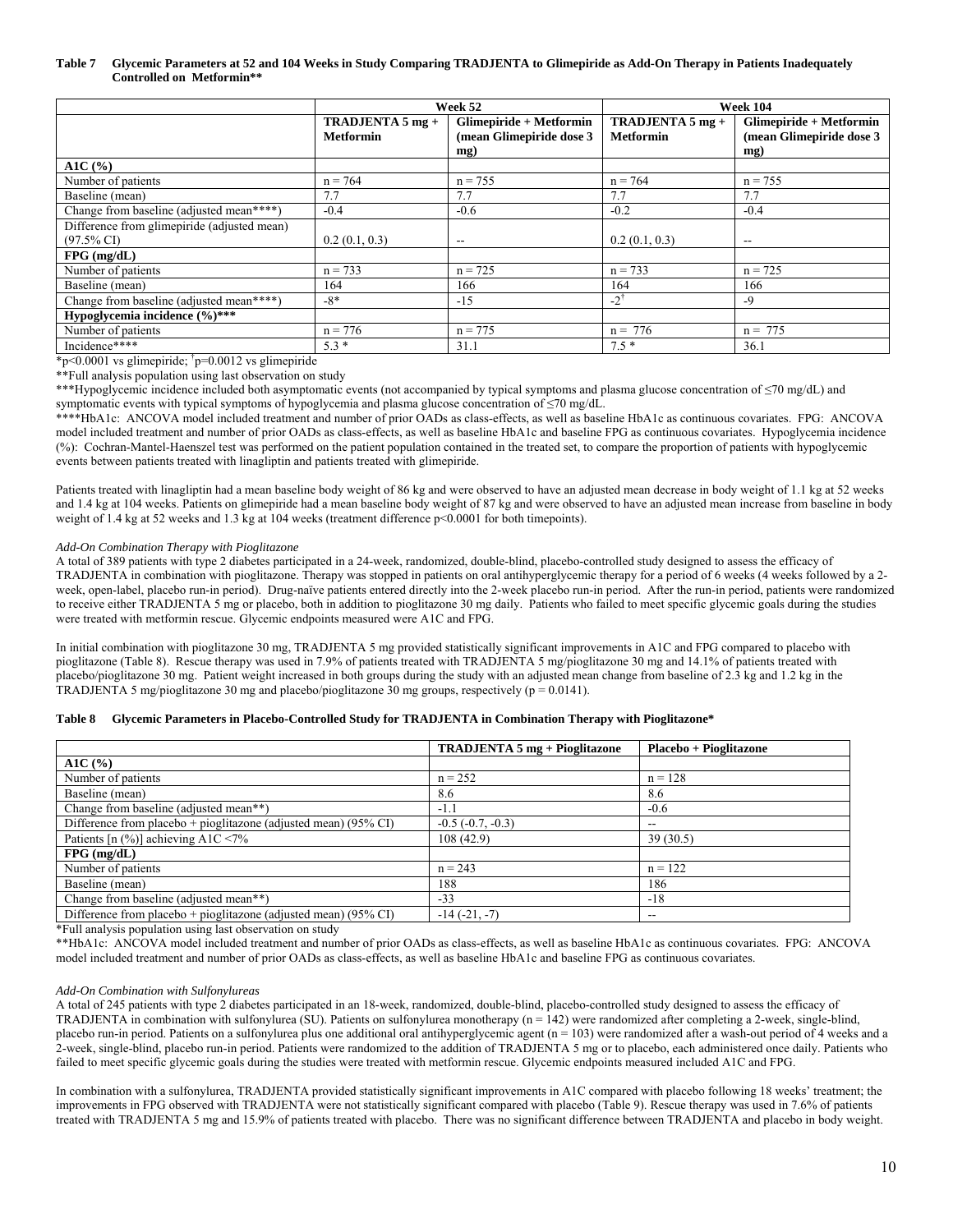## **Table 9 Glycemic Parameters in Placebo-Controlled Study for TRADJENTA in Combination with Sulfonylurea\***

|                                                                  | <b>TRADJENTA 5 mg + SU</b> | $Placebo + SU$ |
|------------------------------------------------------------------|----------------------------|----------------|
| A1C (%)                                                          |                            |                |
| Number of patients                                               | $n = 158$                  | $n = 82$       |
| Baseline (mean)                                                  | 8.6                        | 8.6            |
| Change from baseline (adjusted mean***)                          | $-0.5$                     | $-0.1$         |
| Difference from placebo + SU (adjusted mean) $(95\% \text{ CI})$ | $-0.5$ $(-0.7, -0.2)$      | $- -$          |
| Patients [n $(\%)$ ] achieving A1C <7%**                         | 23(14.7)                   | 3(3.7)         |
| $FPG$ (mg/dL)                                                    |                            |                |
| Number of patients                                               | $n = 155$                  | $n = 78$       |
| Baseline (mean)                                                  | 180                        | 171            |
| Change from baseline (adjusted mean***)                          | $-8$                       | $-2$           |
| Difference from placebo + SU (adjusted mean) (95% CI)            | $-6(-17, 4)$               | --             |

 $\overline{SU}$  = sulfonylurea

\*Full analysis population using last observation on study

\*\*TRADJENTA 5 mg + SU, n=156; Placebo + SU, n=82

\*\*\*HbA1c: ANCOVA model included treatment and number of prior OADs as class-effects, as well as baseline HbA1c as continuous covariates. FPG: ANCOVA model included treatment and number of prior OADs as class-effects, as well as baseline HbA1c and baseline FPG as continuous covariates

## *Add-On Combination Therapy with Metformin and a Sulfonylurea*

A total of 1058 patients with type 2 diabetes participated in a 24-week, randomized, double-blind, placebo-controlled study designed to assess the efficacy of TRADJENTA in combination with a sulfonylurea and metformin. The most common sulfonylureas used by patients in the study were: glimepiride (31%), glibenclamide (26%), and gliclazide (26%, not available in the United States). Patients on a sulfonylurea and metformin were randomized to receive TRADJENTA 5 mg or placebo, each administered once daily. Patients who failed to meet specific glycemic goals during the study were treated with pioglitazone rescue. Glycemic endpoints measured included A1C and FPG.

In combination with a sulfonylurea and metformin, TRADJENTA provided statistically significant improvements in A1C and FPG compared with placebo (Table 10). In the entire study population (patients on TRADJENTA in combination with sulfonylurea and metformin), a mean reduction from baseline relative to placebo in A1C of -0.6% and in FPG of -13 mg/dL was seen. Rescue therapy was used in 5.4% of patients treated with TRADJENTA 5 mg and in 13% of patients treated with placebo. Change from baseline in body weight did not differ significantly between the groups.

## **Table 10 Glycemic Parameters in Placebo-Controlled Study for TRADJENTA in Combination with Metformin and Sulfonylurea\***

|                                                  | <b>TRADJENTA 5 mg + Metformin + SU</b> | $Placebo + Metformin + SU$ |
|--------------------------------------------------|----------------------------------------|----------------------------|
| $A1C \,$ <sup>(%)</sup>                          |                                        |                            |
| Number of patients                               | $n = 778$                              | $n = 262$                  |
| Baseline (mean)                                  | 8.2                                    | 8.1                        |
| Change from baseline (adjusted mean***)          | $-0.7$                                 | $-0.1$                     |
| Difference from placebo (adjusted mean) (95% CI) | $-0.6$ $(-0.7, -0.5)$                  | $\overline{\phantom{m}}$   |
| Patients [n $(\%)$ ] achieving A1C <7%**         | 217(29.2)                              | 20(8.1)                    |
| $FPG$ (mg/dL)                                    |                                        |                            |
| Number of patients                               | $n = 739$                              | $n = 248$                  |
| Baseline (mean)                                  | 159                                    | 163                        |
| Change from baseline (adjusted mean***)          | $-5$                                   |                            |
| Difference from placebo (adjusted mean) (95% CI) | $-13(-18,-7)$                          | $- -$                      |

 $\overline{SU}$  = sulfonylurea

\*Full analysis population using last observation on study

\*\*TRADJENTA 5 mg + Metformin + SU, n=742; Placebo + Metformin + SU, n=247

\*\*\*HbA1c: ANCOVA model included treatment as class-effects and baseline HbA1c as continuous covariates. FPG: ANCOVA model included treatment as classeffects, as well as baseline HbA1c and baseline FPG as continuous covariates.

#### *Add-On Combination Therapy with Insulin*

A total of 1261 patients with type 2 diabetes inadequately controlled on basal insulin alone or basal insulin in combination with oral drugs participated in a randomized, double-blind placebo-controlled trial designed to evaluate the efficacy of TRADJENTA as add-on therapy to basal insulin over 24 weeks. Randomization was stratified by baseline HbA1c (<8.5% vs  $\geq$ 8.5%), renal function impairment status (based on baseline eGFR), and concomitant use of oral antidiabetic drugs (none, metformin only, pioglitazone only, metformin + pioglitazone). Patients with a baseline A1C of  $\geq$ 7% and  $\leq$ 10% were included in the study including 709 patients with renal impairment (eGFR <90 mL/min), most of whom (n=575) were categorized as mild renal impairment (eGFR 60 to <90 mL/min). Patients entered a 2 week placebo runin period on basal insulin (e.g., insulin glargine, insulin detemir, or NPH insulin) with or without metformin and/or pioglitazone background therapy. Following the run-in period, patients with inadequate glycemic control were randomized to the addition of either 5 mg of TRADJENTA or placebo, administered once daily. Patients were maintained on a stable dose of insulin prior to enrollment, during the run-in period, and during the first 24 weeks of treatment. Patients who failed to meet specific glycemic goals during the double-blind treatment period were rescued by increasing background insulin dose.

TRADJENTA used in combination with insulin (with or without metformin and/or pioglitazone), provided statistically significant improvements in A1C and FPG compared to placebo (Table 11) after 24 weeks of treatment. The mean total daily insulin dose at baseline was 42 units for patients treated with TRADJENTA and 40 units for patients treated with placebo. Background baseline diabetes therapy included use of: insulin alone (16.1%), insulin combined with metformin only (75.5%), insulin combined with metformin and pioglitazone (7.4%), and insulin combined with pioglitazone only (1%). The mean change from baseline to Week 24 in the daily dose of insulin was +1.3 IU in the placebo group and +0.6 IU in the TRADJENTA group. The mean change in body weight from baseline to Week 24 was similar in the two treatment groups. The rate of hypoglycemia, defined as all symptomatic or asymptomatic episodes with a self-measured blood glucose was also similar in both groups (21.4% TRADJENTA; 22.9% placebo) in the first 24 weeks of the study.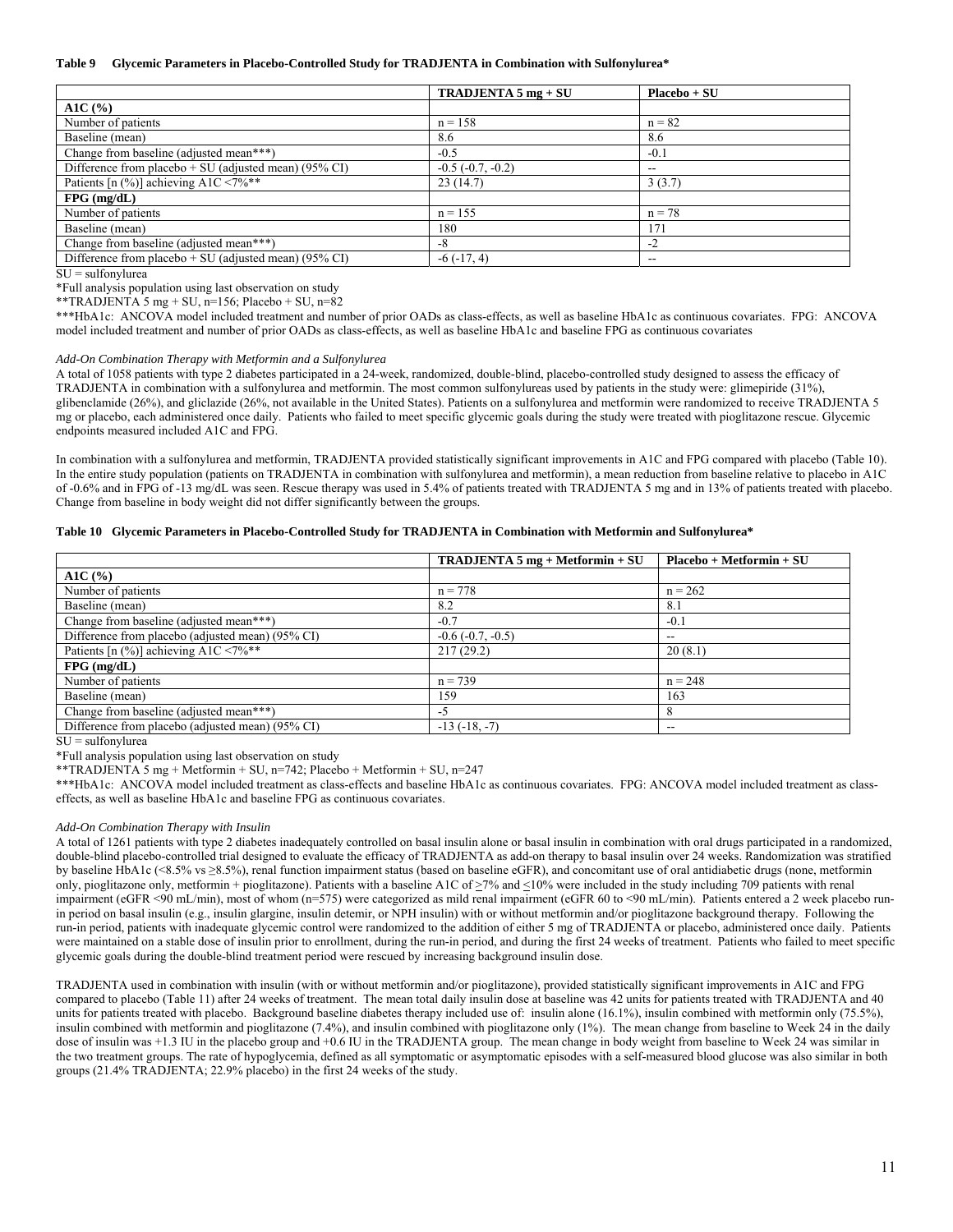## **Table 11 Glycemic Parameters in Placebo-Controlled Study for TRADJENTA in Combination with Insulin\***

|                                                  | <b>TRADJENTA 5 mg + Insulin</b> | Placebo + Insulin |
|--------------------------------------------------|---------------------------------|-------------------|
| A1C $(%$                                         |                                 |                   |
| Number of patients                               | $n = 618$                       | $n = 617$         |
| Baseline (mean)                                  | 8.3                             | 8.3               |
| Change from baseline (adjusted mean***)          | $-0.6$                          | 0.1               |
| Difference from placebo (adjusted mean) (95% CI) | $-0.7$ $(-0.7, -0.6)$           | $- -$             |
| Patients [n $(\%)$ ] achieving A1C <7%**         | 116(19.5)                       | 48(8.1)           |
| $FPG$ (mg/dL)                                    |                                 |                   |
| Number of patients                               | $n = 613$                       | $n = 608$         |
| Baseline (mean)                                  | 147                             | 151               |
| Change from baseline (adjusted mean***)          | $-8$                            |                   |
| Difference from placebo (adjusted mean) (95% CI) | $-11(-16,-6)$                   | --                |

\*Full analysis population using last observation carried forward (LOCF) method on study

\*\*TRADJENTA + Insulin,  $n=595$ ; Placebo + Insulin,  $n=593$ 

\*\*\*HbA1c: ANCOVA model included treatment, categorical renal function impairment status and concomitant OADs as class-effects, as well as baseline HbA1c as continuous covariates. FPG: ANCOVA model included treatment, categorical renal function impairment status and concomitant OADs as class-effects, as well as baseline HbA1c and baseline FPG as continuous covariates.

The difference between treatment with linagliptin and placebo in terms of adjusted mean change from baseline in HbA1c after 24 weeks was comparable for patients with no renal impairment (eGFR ≥90 mL/min, n=539), with mild renal impairment (eGFR 60 to <90 mL/min, n= 565), or with moderate renal impairment (eGFR 30 to  $\leq 60$  mL/min, n=124).

## **14.3 Renal Impairment**

A total of 133 patients with type 2 diabetes participated in a 52 week, double-blind, randomized, placebo-controlled trial designed to evaluate the efficacy and safety of TRADJENTA in patients with both type 2 diabetes and severe chronic renal impairment. Participants with an estimated (based on the four variables modified diet in renal disease [MDRD] equation) GFR value of <30 mL/min were eligible to participate in the study. Randomization was stratified by baseline HbA1c (≤8% and >8%) and background antidiabetic therapy (insulin or any combination with insulin, SU or glinides as monotherapy and pioglitazone or any other antidiabetics excluding any other DPP-4 inhibitors). For the initial 12 weeks of the study, background antidiabetic therapy was kept stable and included insulin, sulfonylurea, glinides, and pioglitazone. For the remainder of the trial, dose adjustments in antidiabetic background therapy were allowed. At baseline in this trial, 62.5% of patients were receiving insulin alone as background diabetes therapy, and 12.5% were receiving sulfonylurea alone.

After 12 weeks of treatment, TRADJENTA 5 mg provided statistically significant improvement in A1C compared to placebo, with an adjusted mean change of -0.6% compared to placebo (95% confidence interval -0.9, -0.3) based on the analysis using last observation carried forward (LOCF). With adjustments in antidiabetic background therapy after the initial 12 weeks, efficacy was maintained for 52 weeks, with an adjusted mean change from baseline in A1C of -0.7% compared to placebo (95% confidence interval -1.0, -0.4) based on analysis using LOCF.

## **16 HOW SUPPLIED/STORAGE AND HANDLING**

TRADJENTA tablets are available as light red, round, biconvex, bevel-edged, film-coated tablets containing 5 mg of linagliptin. TRADJENTA tablets are debossed with "D5" on one side and the Boehringer Ingelheim logo on the other side.

They are supplied as follows: Bottles of 30 (NDC 0597-0140-30) Bottles of 90 (NDC 0597-0140-90) Cartons containing 10 blister cards of 10 tablets each (10 x 10) (NDC 0597-0140-61), institutional pack. If repackaging is required, dispense in a tight container as defined in USP.

## *Storage*

**Store at 25°C (77°F); excursions permitted to 15°-30°C (59°-86°F)** [see USP Controlled Room Temperature]. Store in a safe place out of reach of children.

## **17 PATIENT COUNSELING INFORMATION**

Advise the patient to read the FDA-approved patient labeling (Medication Guide)

## Medication Guide

Instruct patients to read the Medication Guide before starting TRADJENTA therapy and to reread it each time the prescription is renewed. Instruct patients to inform their doctor or pharmacist if they develop any unusual symptom, or if any known symptom persists or worsens.

Inform patients of the potential risks and benefits of TRADJENTA and of alternative modes of therapy. Also inform patients about the importance of adherence to dietary instructions, regular physical activity, periodic blood glucose monitoring and A1C testing, recognition and management of hypoglycemia and hyperglycemia, and assessment for diabetes complications. Advise patients to seek medical advice promptly during periods of stress such as fever, trauma, infection, or surgery, as medication requirements may change.

## **Pancreatitis**

Inform patients that acute pancreatitis has been reported during postmarketing use of TRADJENTA. Inform patients that persistent severe abdominal pain, sometimes radiating to the back, which may or may not be accompanied by vomiting, is the hallmark symptom of acute pancreatitis. Instruct patients to discontinue TRADJENTA promptly and contact their physician if persistent severe abdominal pain occurs [*see Warnings and Precautions (5.1)*].

## Hypoglycemia

Inform patients that the incidence of hypoglycemia is increased when TRADJENTA is added to a sulfonylurea or insulin and that a lower dose of the sulfonylurea or insulin may be required to reduce the risk of hypoglycemia.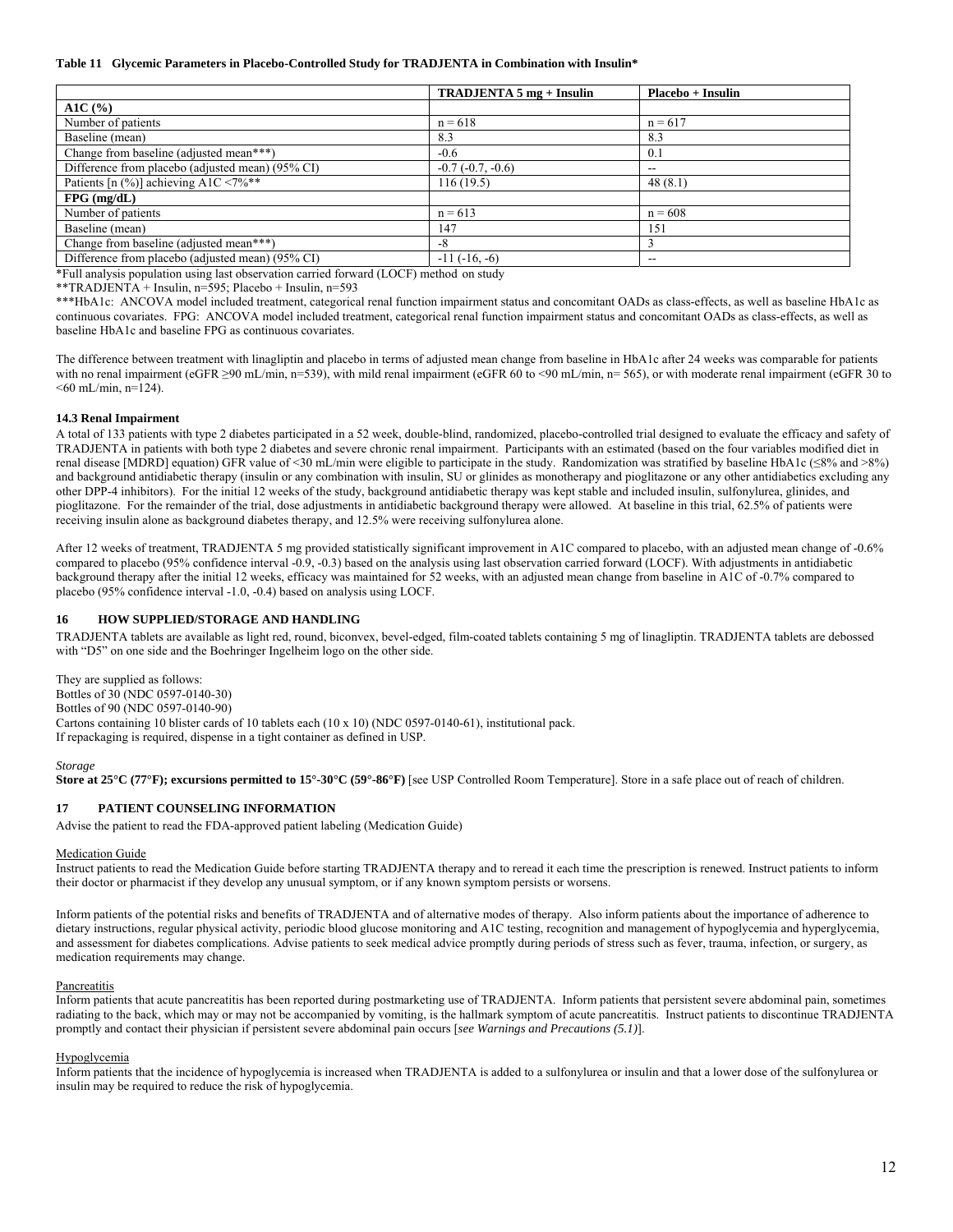## Hypersensitivity Reactions

Inform patients that serious allergic reactions, such as anaphylaxis, angioedema, and exfoliative skin conditions, have been reported during postmarketing use of TRADJENTA. If symptoms of allergic reactions (such as rash, skin flaking or peeling, urticaria, swelling of the skin, or swelling of the face, lips, tongue, and throat that may cause difficulty in breathing or swallowing) occur, patients must stop taking TRADJENTA and seek medical advice promptly.

## Severe and Disabling Arthralgia

Inform patients that severe and disabling joint pain may occur with this class of drugs. The time to onset of symptoms can range from one day to years. Instruct patients to seek medical advice if severe joint pain occurs *[see Warnings and Precautions (5.4)].* 

Missed Dose

Instruct patients to take TRADJENTA only as prescribed. If a dose is missed, advise patients not to double their next dose.

## Blood Glucose and A1C Monitoring

Inform patients that response to all diabetic therapies should be monitored by periodic measurements of blood glucose and A1C levels, with a goal of decreasing these levels toward the normal range. A1C monitoring is especially useful for evaluating long-term glycemic control.

Distributed by: Boehringer Ingelheim Pharmaceuticals, Inc. Ridgefield, CT 06877 USA

Marketed by: Boehringer Ingelheim Pharmaceuticals, Inc. Ridgefield, CT 06877 USA and Eli Lilly and Company Indianapolis, IN 46285 USA

Licensed from: Boehringer Ingelheim International GmbH, Ingelheim, Germany

Copyright © 2015 Boehringer Ingelheim International GmbH ALL RIGHTS RESERVED

IT5253RI012015 10007261/09

IT5437N 10007237/09

IT6174E 090340599/2

IT6177C 090340598/2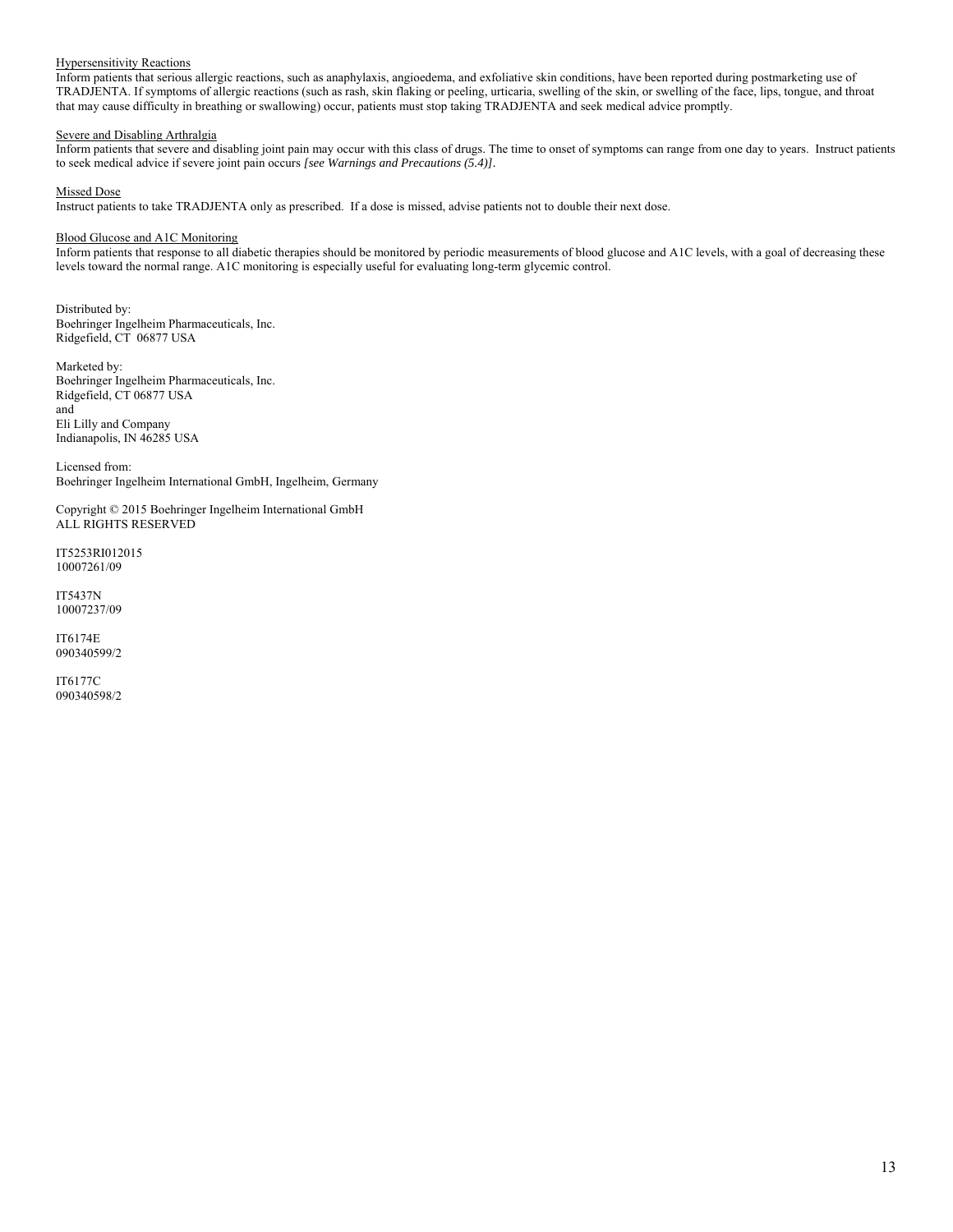## **MEDICATION GUIDE TRADJENTA® (TRAD gen ta) (linagliptin) Tablets** Read this Medication Guide carefully before you start taking TRADJENTA and each time you get a refill. There may be new information. This information does not take the place of talking to your doctor about your medical condition or your treatment. If you have any questions about TRADJENTA, ask your doctor or pharmacist. **What is the most important information I should know about TRADJENTA? Serious side effects can happen to people taking TRADJENTA,** including inflammation of the pancreas (pancreatitis) which may be severe and lead to death. Certain medical problems make you more likely to get pancreatitis. **Before you start taking TRADJENTA:**  Tell your doctor if you have ever had: • inflammation of your pancreas (pancreatitis) • stones in your gallbladder (gallstones) • a history of alcoholism **high blood triglyceride levels** Stop taking TRADJENTA and call your doctor right away if you have pain in your stomach area (abdomen) that is severe and will not go away. The pain may be felt going from your abdomen through to your back. The pain may happen with or without vomiting. These may be symptoms of pancreatitis. **What is TRADJENTA?**  TRADJENTA is a prescription medicine used along with diet and exercise to lower blood sugar in adults with type 2 diabetes. TRADJENTA is not for people with type 1 diabetes. TRADJENTA is not for people with diabetic ketoacidosis (increased ketones in the blood or urine). If you have had pancreatitis in the past, it is not known if you have a higher chance of getting pancreatitis while you take TRADJENTA. It is not known if TRADJENTA is safe and effective in children under 18 years of age. **Who should not take TRADJENTA? Do not take TRADJENTA if you:**  • are allergic to linagliptin or any of the ingredients in TRADJENTA. See the end of this Medication Guide for a complete list of ingredients in TRADJENTA. Symptoms of a serious allergic reaction to TRADJENTA may include: o skin rash, itching, flaking or peeling o raised red patches on your skin (hives) o swelling of your face, lips, tongue and throat that may cause difficulty in breathing or swallowing o difficulty with swallowing or breathing If you have any of these symptoms, stop taking TRADJENTA and contact your doctor or go to the nearest hospital emergency room right away. **What should I tell my doctor before using TRADJENTA? Before you take TRADJENTA, tell your doctor if you:** • have or have had inflammation of your pancreas (pancreatitis). • have any other medical conditions • are pregnant or plan to become pregnant. It is not known if TRADJENTA will harm your unborn baby. If you are pregnant, talk with your doctor about the best way to control your blood sugar while you are pregnant. are breastfeeding or plan to breastfeed. It is not known if TRADJENTA passes into your breast milk. Talk with your doctor about the best way to feed your baby if you take TRADJENTA. **Tell your doctor about all the medicines you take,** including prescription and over-the-counter medicines, vitamins, and herbal supplements. TRADJENTA may affect the way other medicines work, and other medicines may affect how TRADJENTA works. **Especially tell your doctor if you take** • other medicines that can lower your blood sugar rifampin (Rifadin®, Rimactane®, Rifater®, Rifamate®)\*, an antibiotic that is used to treat tuberculosis Ask your doctor or pharmacist for a list of these medicines if you are not sure if your medicine is one that is listed above. Know the medicines you take. Keep a list of them and show it to your doctor and pharmacist when you get a new medicine. **How should I take TRADJENTA?**  Take 1 tablet 1 time each day with or without food.

- Your doctor will tell you when to take TRADJENTA.
- Talk with your doctor if you do not understand how to take TRADJENTA.
- If you miss a dose, take it as soon as you remember. If you do not remember until it is time for your next dose, skip the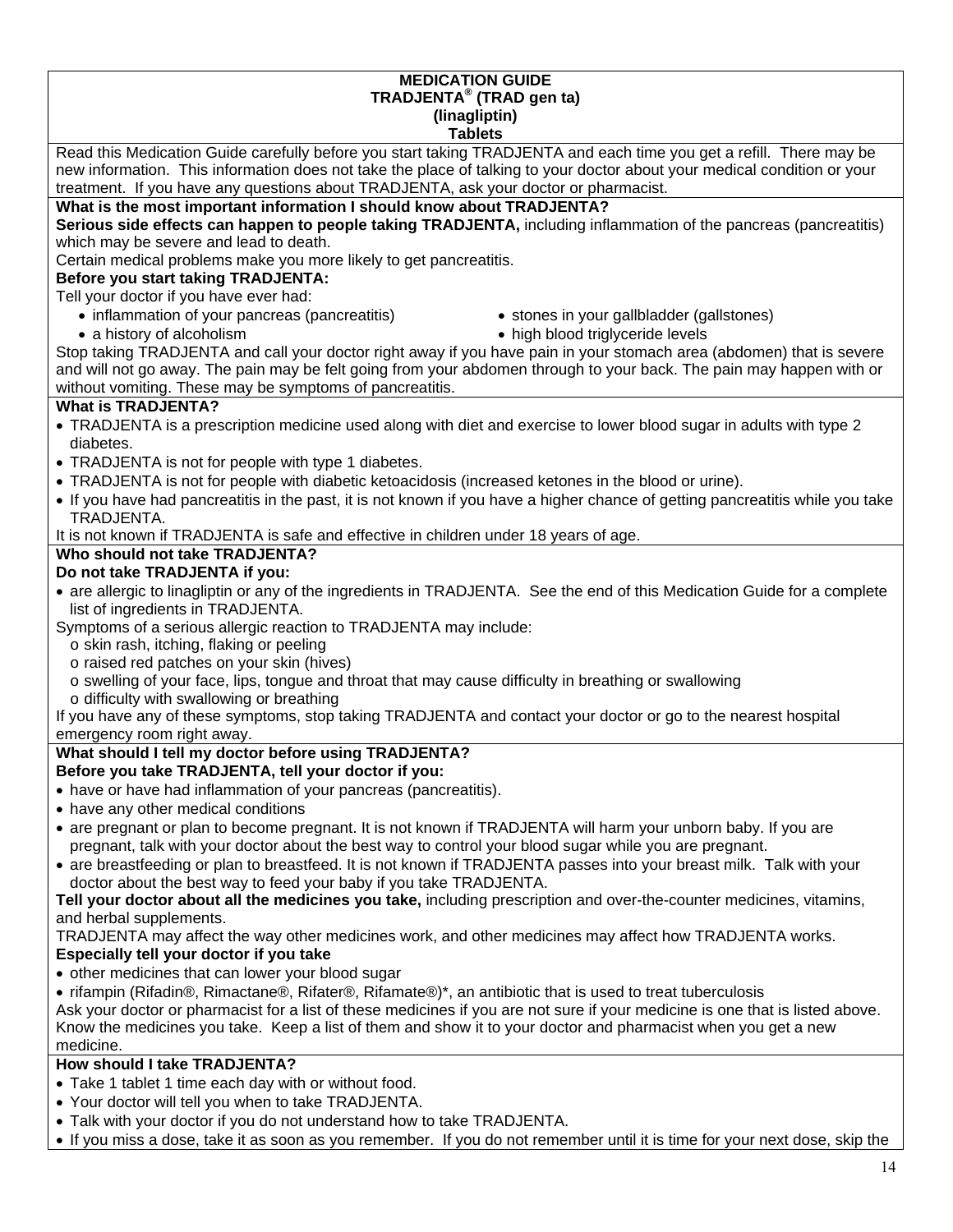missed dose and go back to your regular schedule. Do not take two doses of TRADJENTA at the same time.

- Your doctor may tell you to take TRADJENTA along with other diabetes medicines. Low blood sugar can happen more often when TRADJENTA is taken with certain other diabetes medicines. See **"What are the possible side effects of TRADJENTA?"**
- If you take too much TRADJENTA, call your doctor or Poison Control Center at 1-800-222-1222 or go to the nearest hospital emergency room right away.
- When your body is under some types of stress, such as fever, trauma (such as a car accident), infection, or surgery, the amount of diabetes medicine that you need may change. Tell your doctor right away if you have any of these conditions and follow your doctor's instructions.
- Check your blood sugar as your doctor tells you to.
- Stay on your prescribed diet and exercise program while taking TRADJENTA.
- Your doctor will check your diabetes with regular blood tests, including your blood sugar levels and your hemoglobin A1C.

# **What are the possible side effects of TRADJENTA?**

# **TRADJENTA may cause serious side effects, including:**

- See **"What is the most important information I should know about TRADJENTA?"**
- **low blood sugar (hypoglycemia).** If you take TRADJENTA with another medicine that can cause low blood sugar, such as a sulfonylurea or insulin, your risk of getting low blood sugar is higher. The dose of your sulfonylurea medicine or insulin may need to be lowered while you take TRADJENTA. Signs and symptoms of low blood sugar may include:<br>b headache o drowsiness o weakness o dizziness o confusion
- o headache o drowsiness o weakness o dizziness o confusion
- $\circ$  irritability  $\circ$  hunger  $\circ$  fast heart beat  $\circ$  sweating  $\circ$  feeling jittery
- **Allergic (hypersensitivity) reactions.** Serious allergic reactions can happen after your first dose or up to 3 months after starting TRADJENTA. Symptoms may include:
- $\circ$  swelling of your face, lips, throat, and other areas on your skin  $\circ$  difficulty with swallowing or breathing
- o raised, red areas on your skin (hives) o skin rash, itching, flaking, or peeling

If you have these symptoms, stop taking TRADJENTA and call your doctor or go to the nearest hospital emergency room right away.

 **Joint pain.** Some people who take medicines called DPP-4 inhibitors like TRADJENTA, may develop joint pain that can be severe. Call your doctor if you have severe joint pain.

**The most common side effects of TRADJENTA include** stuffy or runny nose and sore throat, cough, **and** diarrhea These are not all the possible side effects of TRADJENTA. For more information, ask your doctor or pharmacist. Tell your doctor if you have any side effect that bothers you or that does not go away.

Call your doctor for medical advice about side effects. You may report side effects to FDA at 1-800-FDA-1088.

# **How should I store TRADJENTA?**

Store TRADJENTA between 68°F and 77°F (20°C and 25°C).

# **Keep TRADJENTA and all medicines out of the reach of children.**

**General information about the safe and effective use of TRADJENTA.** 

Medicines are sometimes prescribed for purposes other than those listed in Medication Guides. Do not use TRADJENTA for a condition for which it was not prescribed. Do not give TRADJENTA to other people, even if they have the same symptoms you have. It may harm them.

This Medication Guide summarizes the most important information about TRADJENTA. If you would like more information, talk with your doctor. You can ask your pharmacist or doctor for information about TRADJENTA that is written for health professionals.

For more information, go to www.TRADJENTA.com (or scan the code below to go to www.TRADJENTA.com) or call Boehringer Ingelheim Pharmaceuticals, Inc. at 1-800-542-6257, or (TTY) 1-800-459-9906.



# **What are the ingredients in TRADJENTA?**

Active Ingredient: linagliptin

Inactive Ingredients: mannitol, pregelatinized starch, corn starch, copovidone, and magnesium stearate. The film coating contains the following inactive ingredients: hypromellose, titanium dioxide, talc, polyethylene glycol, and red ferric oxide.

# **What is type 2 diabetes?**

Type 2 diabetes is a condition in which your body does not make enough insulin, and/or the insulin that your body produces does not work as well as it should. Your body can also make too much sugar. When this happens, sugar (glucose) builds up in the blood. This can lead to serious medical problems.

The main goal of treating diabetes is to lower your blood sugar to a normal level. High blood sugar can be lowered by diet and exercise, and by certain medicines when necessary.

Talk to your doctor about how to prevent, recognize, and take care of low blood sugar (hypoglycemia), high blood sugar (hyperglycemia), and other problems you have because of your diabetes.

Distributed by: Boehringer Ingelheim Pharmaceuticals, Inc. Ridgefield, CT 06877 USA.